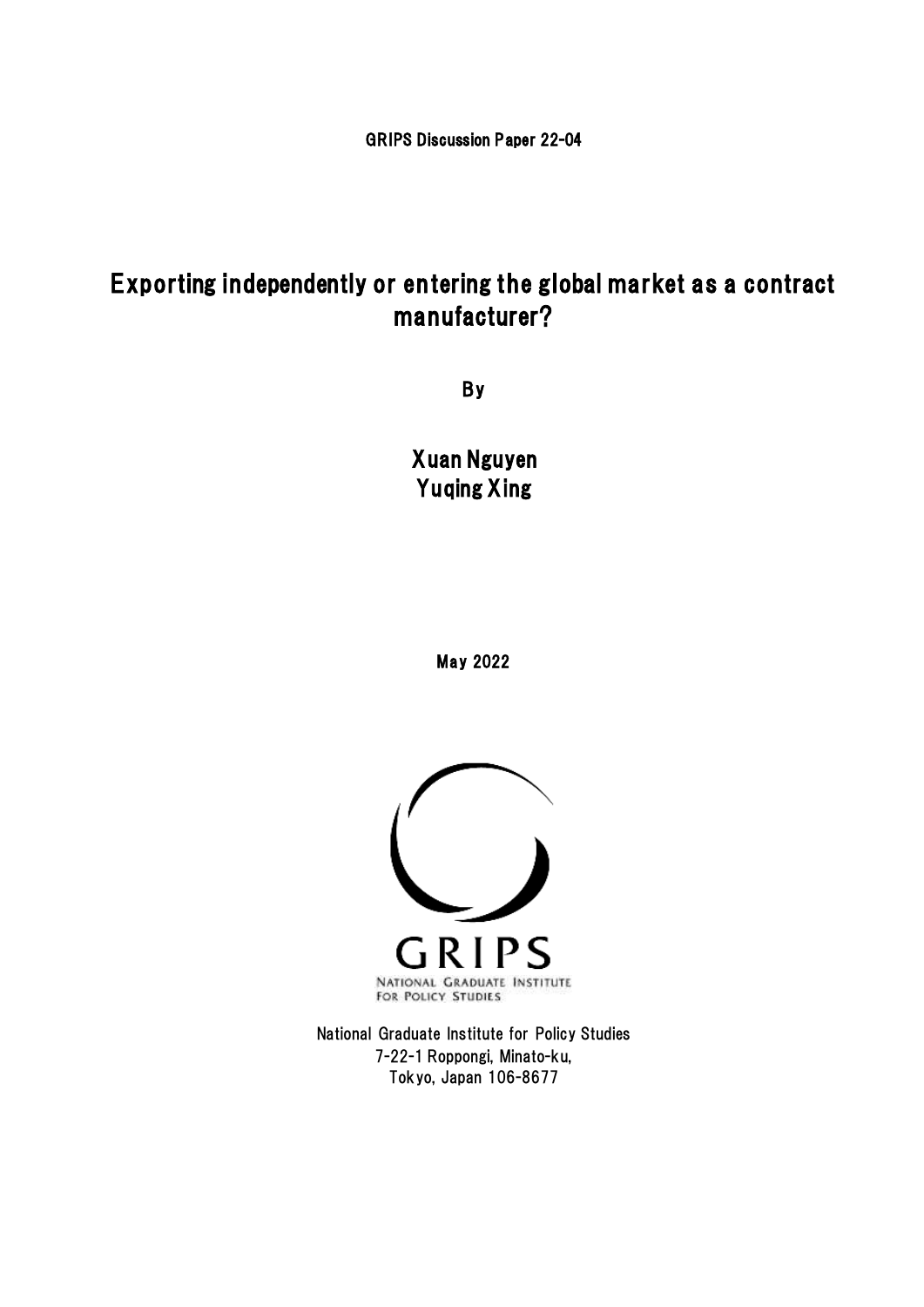# **Exporting independently or entering the global market as a contract manufacturer?**

 **Xuan Nguyen\* Yuqing Xing** Department of Economics, Deakin University National Graduate Institute for Policy Studies Geelong, Victoria, Australia Tokyo, Japan Email: xuan.nguyen@deakin.edu.au Email: yuqing\_xing@grips.ac.jp

April 22, 2022

# *Abstract*

Why do some firms in developing countries (South) choose to be contract manufacturers of multinational corporations in developed countries (North) instead of independently developing home-grown products to compete with the latter? In this paper, we provide an explanation through the lens of global value chains (GVCs). To this end, we develop an international duopoly model in which a Southern firm seeks to enter a global market dominated by a Northern conglomerate, either by having a competing product or participating in the GVC managed by the latter. We show that in a broad range of parameterizations, the North-South GVC arrangement yields a win-win solution for the firms, and hence it can justify the active involvement of Southern firms in the GVCs led by Northern conglomerates as a means to boost exports from the South, even though firms from the South have low productivity.

*Key words:* Global value chain; export; oligopoly; North; South. *JEL classifications:* F12; L13.

 $*$  *Corresponding author.* Tel:  $+$  613 925 17798.

Declaration of interest: None.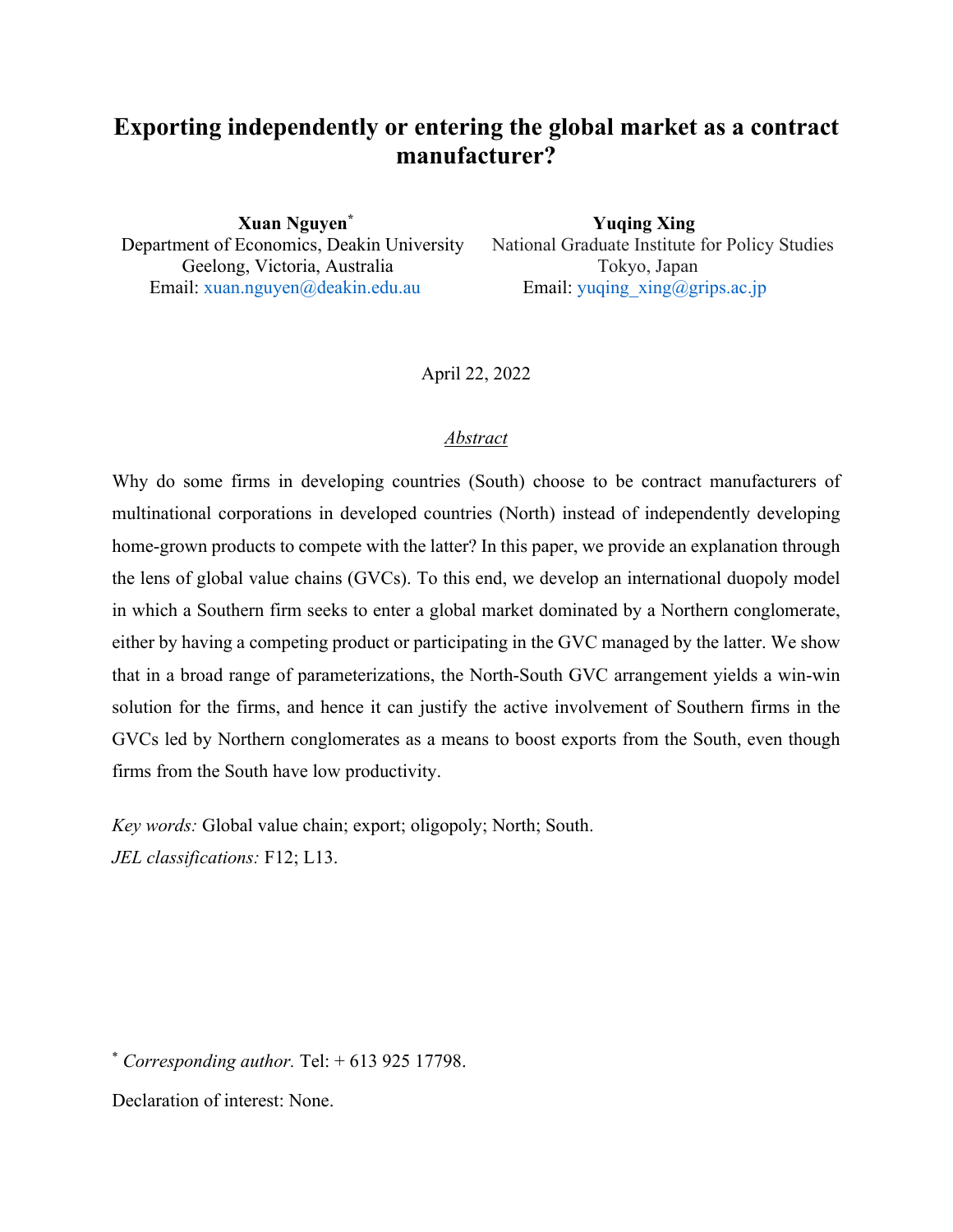#### **Exporting independently or entering the global market as a contract manufacturer?**

#### **1. Introduction**

Firms selling products in foreign markets generally face a variety of fixed costs, such as setting up distribution channels, understanding foreign regulations and consumer preferences, and doing commercials for product promotion. The new-new trade theory, which emphasizes firm heterogeneity, suggests that those fixed costs generally hinder firms to export their products to international markets so that only larger and more productive firms can enter international markets while less productive firms serve local markets. Melitz (2003) theoretically proves that high productive firms are more competitive in international markets than low productive firms, which are constrained by the fixed costs and tend to serve the domestic market. With the assumption of Bertrand completion, the model of Bernard, Eaton, Jensen and Kortum (2003) illustrates the fact that exporting plants appear to be more productive. By introducing firm heterogeneity into the model of Krugman (1980), Chaney (2008) argues that firm size matters in international trade as large firms can easily overcome the necessary fixed costs for selling products in the global market. Bernard and Jensen (1995) document the characteristics of exporters and non-exporters of US manufacturing in the period of 1976 and 1987, and find that the exporters were generally bigger, more capital intensive and paying higher wages than non-exporters. Using the firms of the United Kingdom as a sample, Greenaway and Kneller (2004) find that sunk costs play an important role in determining firms' entry into international markets and firms have to be larger and more productive for entering foreign markets.

The new generation of trade theory that incorporates firm heterogeneity implicitly assumes that, when a firm exports its product abroad, it should be responsible for all tasks from research and development, manufacturing products, marketing to final retailing. This assumption is not true for modern trade based on global value chains  $(GVCs)$ .<sup>1</sup> To date, most of manufacturing products, for instance, Nike's shoes and Apple's iPhones, are manufactured and traded along GVCs, where

<sup>&</sup>lt;sup>1</sup> Depending on their governance structure, GVCs can be classified as producer-driven and buyer-driven value chains. GVCs led by technology leaders in capital-intensive industries such as the automobile, aircraft, computer and semiconductor are producerdriven value chains. On the other hand, buyer-driven chains are typically organized by large retailers, branded marketers and branded manufacturers (Gereffi, 1999).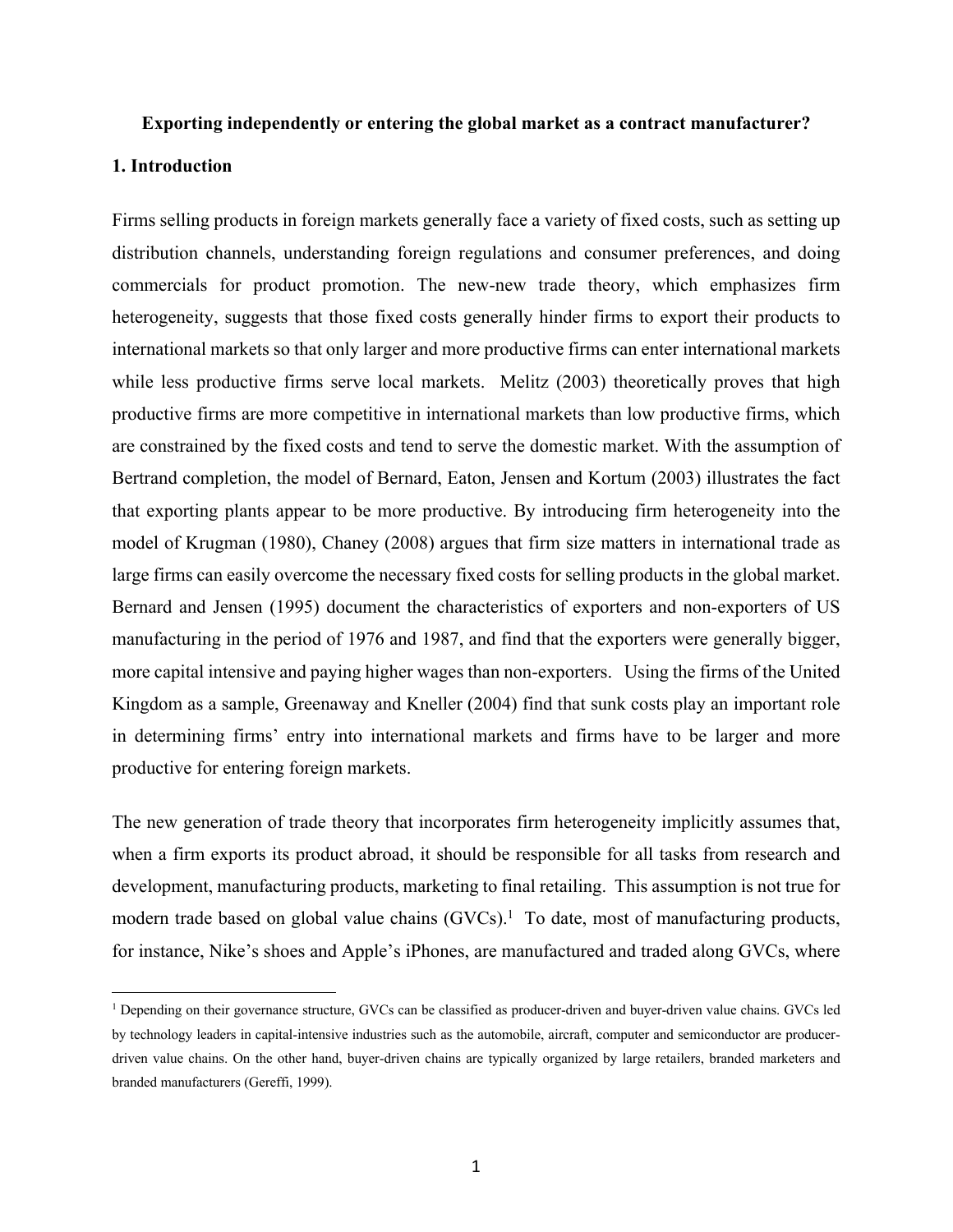firms located in different countries engage in various tasks, ranging from product design, the manufacturing of components, assembly, marketing to retailing. Today's trade is not cloth-forwine. The proliferation of GVCs has transformed trade in goods into trade in tasks (Grossman and Rossi-Hansberg, 2008). Trade based on GVCs represents a new international division of labor over the value chain of a single good, where lead firms of GVCs specialize in high-value added tasks, such as R&D, marketing and retailing, while non-lead firms, typically from developing countries, are in charge of manufacturing or assembling physical products. As a matter of fact, this new international division of labor along the same product eliminates the need for contract manufacturers - for example UNIQLO's suppliers in China - to develop brands, establish global distribution networks and use commercials to promote products. By participating in GVCs as a part supplier or assembler, firms can avoid the typical fixed costs emphasized in the new-new trade theory, and export to international markets. In other words, the so-called fixed or sunk costs are no longer necessary in the age of GVCs for the firms, which are designated contact manufactures or suppliers of multinational enterprises, to sell their products in the global market.<sup>2</sup>

A few cases can illustrate the new division of labor along GVCs. China has been an exclusive assembler of iPhones since Apple launched the iPhone 3G in 2007. The global popularity of iPhones due to Apple's innovation and aggressive marketing contributed more than \$20 billion annually to the Chinese exports in terms of value added (Xing, 2020). The world largest chain store Walmart has about 50,000 Chinese suppliers in China and imports about \$50 billion goods from them annually. The Chinese suppliers do not invest a penny in the retail network of Walmart but their products can easily reach millions of American families. Similarly, Japanese retailor UNIQLO has more than 100 suppliers in China. Those suppliers can sell their products under the UNIQLO brand to any markets as long as there is a UNIQLO store there. The popularity of "Made in China" products in the global market is largely attributed to the foreign brands attached and the global distribution networks owned by foreign multinational enterprises. Indeed, according to Nelson (2014, 2018), there has been recently a trend for retailers across the globe to offer the so-

 $^{2}$  A lead firm, which manages the operation of a value chain and decides the relations between firms participating in the chain, is necessary for any meaningful GVCs. If we break down the tasks contributing to the production of a product, from supply of the raw materials used, to manufacture of the product and on to the eventual delivery of the product to targeted consumers, we can easily sketch a chain that superficially links all of the firms involved in the process. If the links along a value chain are not bonded with binding contracts, i.e., if the relations are simply defined by free market transactions as buyer-seller relations, those value chains add little in terms of promoting exports of non-lead firms.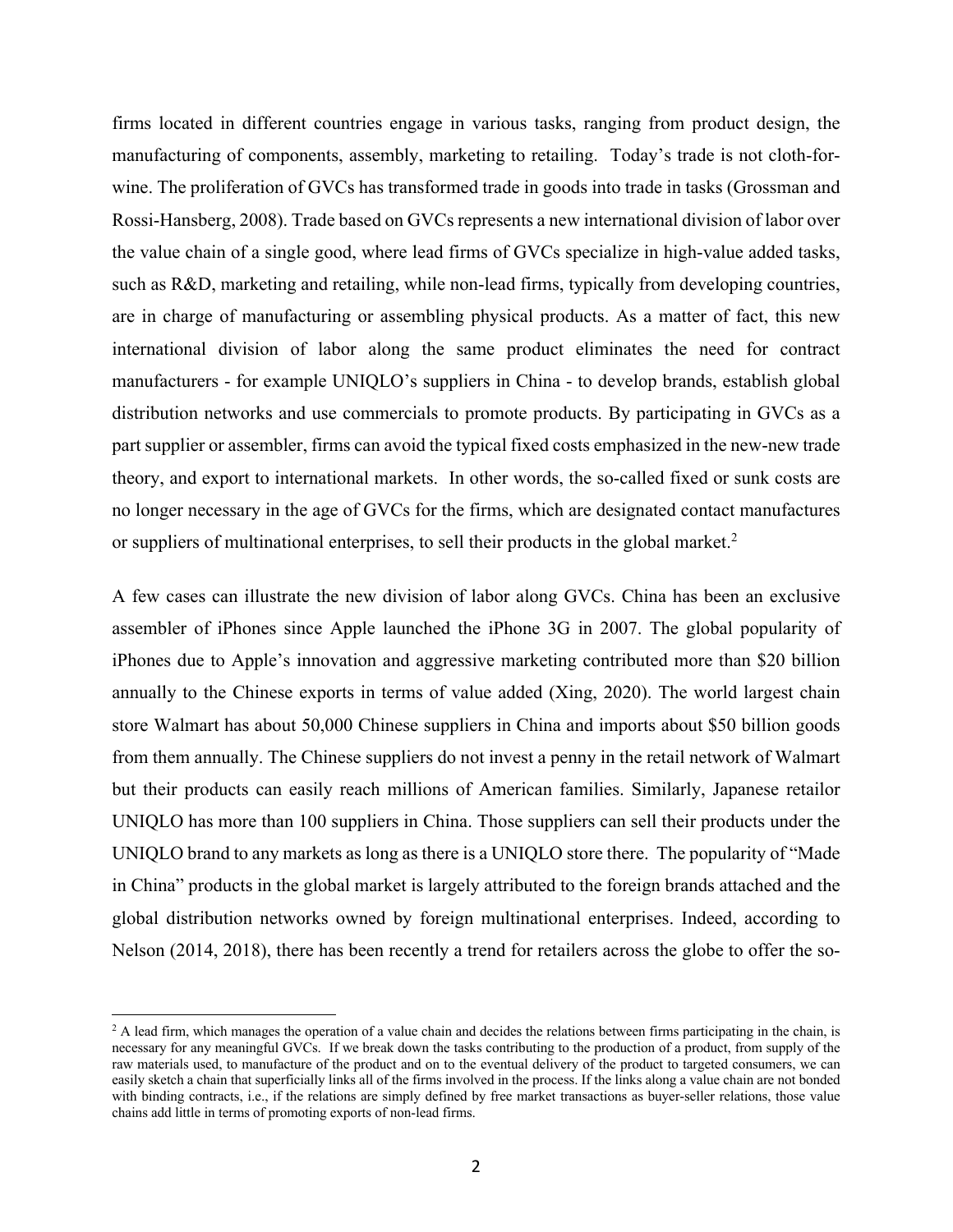called private labels (or store brands) which are relatively cheap products to compete with national brands. Aldi, a relatively new supermarket chain in Australia, have almost 90% of goods on shelves as store brands. Most of these private labels are sourced from developing countries, China in particular. The largest supermarket chain in Australia, Coles, also reported 32% of sales on private labels in the first half of 2021.<sup>3</sup>

Why do most of exporting firms in developing countries (collectively referred to as the South) choose to be contract manufacturers rather than develop their own branded products to compete with established multinational corporations of developed countries? In this paper, we explore this question, which is important for understanding value chained based international trade – the new channel that is fundamentally different with the classic cloth-for-wine trade or the trade based on product differentiations. To this end, we develop an international duopoly model in which a Southern firm seeks to enter a global market for a particular product, which has been marketed by a firm headquartered in a developed country (referred to as the North). The Southern firm could enter the market by developing a differentiated product or serving as the contract manufacturer of the Norther firm. New product development requires the Southern firm to incur a setup cost, while selling the independently developed product globally also needs huge investment in product promotion and distribution and retail networks. These investments, however, may not guarantee the Southern firms to enter the market successfully. This is a risk of developing a differentiated product to compete with the established Northern firm. In contrast, by joining the GVC of the Northern firm as the contract manufacturer and specializing in assembly or manufacturing the product designed and marketed by the Northern firm, the Southern firm can easily export to the international market without any fixed investment in R&D, marketing and distribution and retail networks, and more importantly it is a risk-free strategy of entering the international market. We focus on the interlinkages across production cost (marginal production cost, marginal marketing and distribution cost and fixed cost) differences that persist between the South and the North, the level of product substitutability and Northern product innovation capability in determining equilibrium outcomes.

<sup>&</sup>lt;sup>3</sup> Source: https://www.9news.com.au/national/coles-brand-products-boom-half-yearly-supermarket-results/b7ad690c-f816-44c0ad86-3aa8ab18e85d.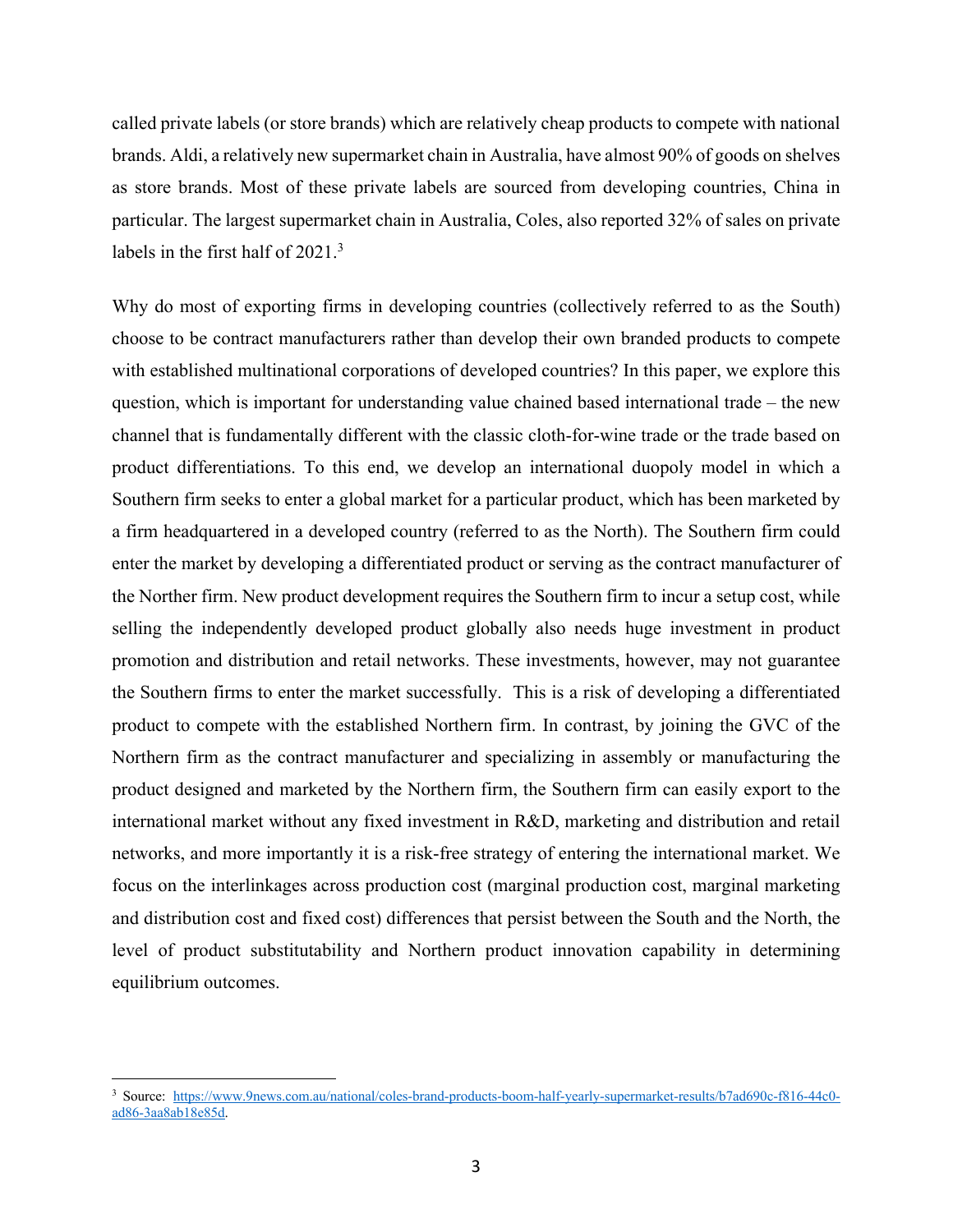With this simple model, we can demonstrate a number of interesting results. First, there exist a broad range of parameterizations under which the Southern firm is (weakly) better off taking part in the GVC run by the Northern firm rather than independently developing a differentiated product. Under the GVC arrangement, the Southern firm signs a supply contract agreement with the Northern firm which allows it to utilize the advanced and innovative technologies owned by the Northern firm in the production process, whereas the Northern firm focuses on marketing, distribution and product innovation. Second, a greater level of product substitutability motivates the two firms to engage in GVC, provided that the starting level of product distinctiveness is high. Third, when the product is homogeneous, the setup cost of a production facility is uniform across countries and the Northern firm has significant innovation capability, the GVC arrangement will arise in equilibrium if such a setup cost is not too high. However, the Southern firm makes a positive income in equilibrium if the setup cost is sufficiently low.

The findings of the paper are useful for the debate on global value chain in which a pressing issue is how Southern firms (and, to a larger extent, Southern countries) can benefit from the global value chains traditionally run by Northern conglomerates. We argue that when new product development is not a viable option for Southern firms (to enter the global market) because of their disadvantages in technology and production capacities, entering international markets as a contract manufacturer of Northern established firms can be an effective alternative, which contributes significantly to export performance of the South. Schmitz (2007) points out that firms in developing countries face both a marketing gap and a technology gap, and that overcoming those deficiencies is very challenging in global markets. Kaplinsky (2004) observed that intangible assets such as brands and global distribution networks have turned into major hurdles for firms in developing countries, which are striving to take part in the world market. However, once firms from developing countries plug into GVCs led by MNEs, which own internationally recognized brands and global distribution networks, they can take advantage of the spillover effects the intangible assets of those MNEs and sell their products to foreign consumers. As noted in Xing (2021a), Chinese made manufacturing products, which account for more than 90% of Chinese exports, are mostly produced along the value chains led by foreign multinational companies. China's integration into global value chains has played a critical role in the country's export miracle. The spillover effects related with the brands, technology and distribution networks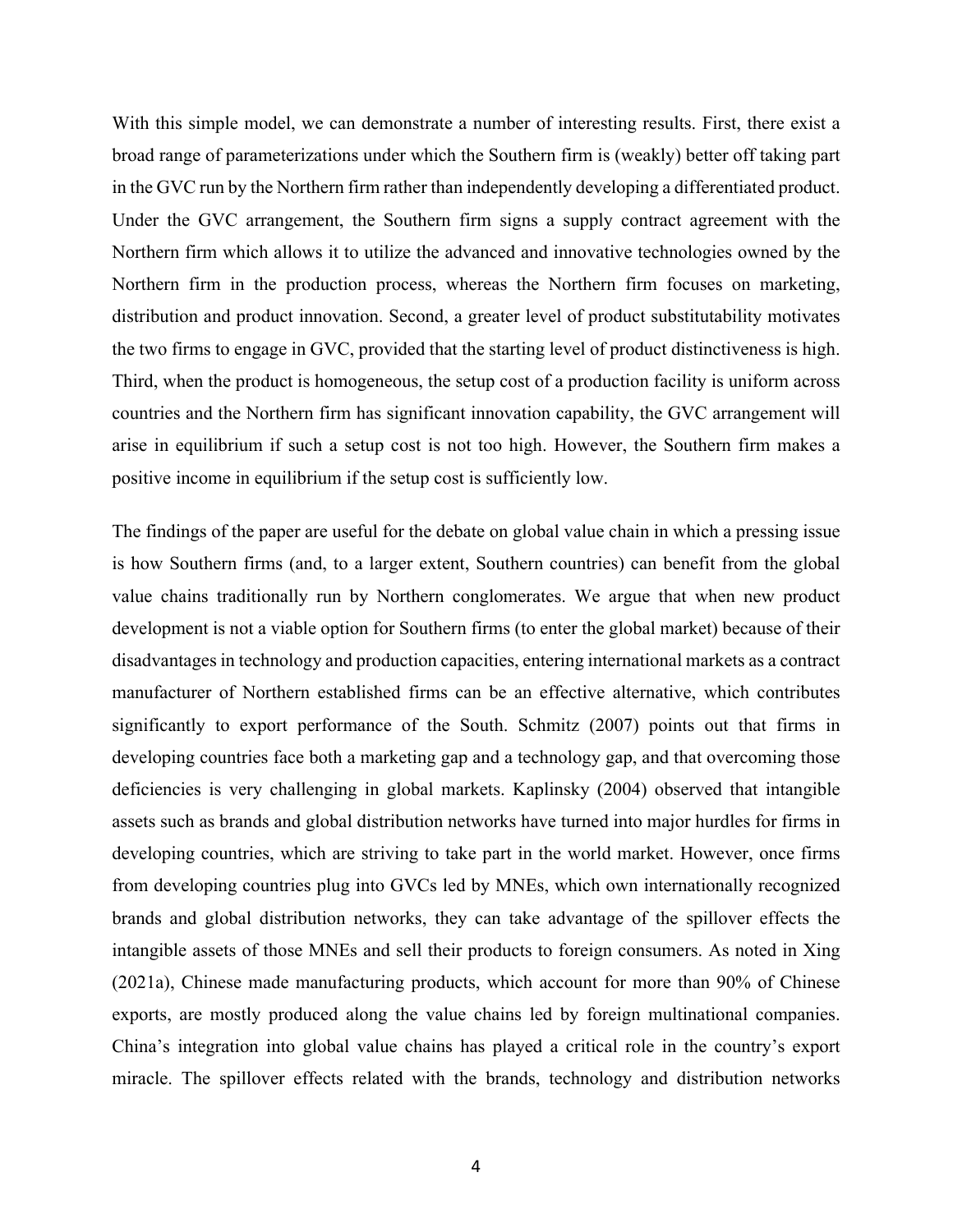belonged to GVCs lead firms significantly facilitated the successful penetration of "Made in China" products into the markets of high-income countries.

To date, GVCs have functioned as a new channel for firms from developing countries to easily access international markets. GVCs based international trade stands in sharp contrast with the prediction of traditional trade theory, Melitz (2003) in particular, that only productive firms can export. Interestingly, our model and results provide an alternative explanation. Some empirical studies on the experiences of China actually show that less productive Chinese firms exported more. Lu (2010) reveals that China's exporters were typically less productive and sell less in the domestic market than non-exporters. Dai, Maitra and Yu (2016) conclude that Chinese firms engaging in processing exports were relatively low productive. Processing exports are a subsect of value chain trade. Malikov, Zhao and Kumbhakar (2020) examine Chinese firms in twentyeight industries and find that exporters exhibited lower productivity than non-exporter. So far, the productivity puzzle revealed by those studies has not been examined theoretically in the context of GVCs.4 Our theoretical model lends some support to these empirical findings.

The rest of the paper will proceed as follow. In the next section, Section 2, we provide an international oligopoly model with GVCs, followed by equilibrium outcomes and comparative statics in Section 3. In Section 4, we extend the basic theoretical framework to examine the roles played by product innovation. Finally, in Section 5, we discuss our results and offer some concluding remarks.

#### **2. The model**

Consider the free-trade world/global market for a consumer product.<sup>5</sup> The product is initially produced by a firm from a developed country (referred to as the North in what follows), firm N. The production process takes place in the North. With its established position in the marketplace, firm N's fixed cost, or set up cost, is assumed to be sunk. Firm N's marginal cost consists of two

<sup>4</sup> See also the recent work by Meng, Ye and Wei (2020) on the 'smiling curves' in the context of GVCs focusing on the labour market of China and the United States, where they document the different benefits of GVCs attributed to different groups of labour in these two largest economies.

<sup>&</sup>lt;sup>5</sup> In the extension to the model, we will consider the case in which there are M countries which together form markets for the product in question. The market size of these countries ranges from  $\gamma_1$  to  $\gamma_M$ . Then, due to the spillover effects of advertising across countries, firm *i*'s advertising cost is  $x_i = f(M)$ , where  $f'(M) > 0$  and  $f'(M) < 0$ . The advertising cost is an increasing function of M, but the marginal cost of advertising decreases, reflecting a positive spillover effect of the advertisement across countries.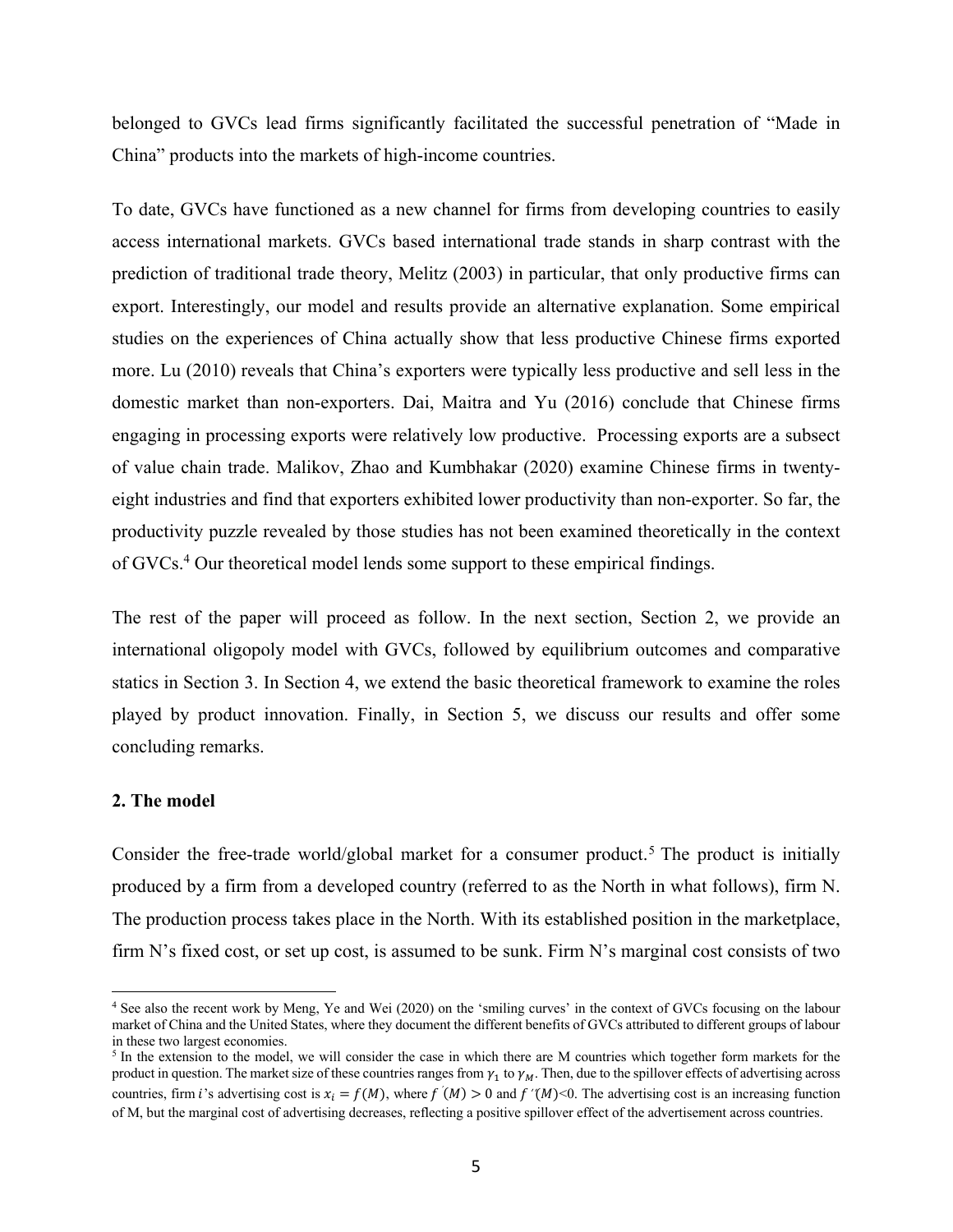components: the marginal cost associated with production,  $c_{NP}$ , and the marginal cost associated with marketing, distribution and retailing activities,  $c_{NM}$ .

The marginal cost of manufacturing the product is lower in the South due to a lower level of development.6 Firm N could therefore undertake foreign direct investment (FDI) in the South or outsource manufacturing task to the Southern firm. Taking advantage of this, a local firm in the South, firm S, considers entering the global market through one of the two options. The first option is to independently develop a differentiated and compete directly with firm N in the world market. The other option is to join the value chain of firm N by serving as a designated contract manufacturer of firm N. In this paper, we will focus on this new, unexplored setting of value chain and abstract away from FDI arrangement. In fact, there is a vast literature on FDI by Northern firms in the South which may lead to spillover effects which enhance Southern firms' capabilities. Interested readers can refer to Ghosh, Morita and Nguyen (2018) and Morita and Nguyen (2021) for recent theoretical insights as well as useful surveys of this literature.

If firm S chooses the first option, it incurs a positive fixed, or setup, cost,  $f$ . This setup cost includes R&D and product design, which are necessary for new entrants. Firm S's marginal cost also consists of two components: the marginal cost of manufacturing the product,  $c_{SP}$ , and the marginal cost associated with marketing, distribution and retail activities in the global market,  $c_{SM}$ . Assume that  $c_{SP} < c_{NP}$  but  $c_{SM} > c_{NM}$ ; i.e., firm S has a lower marginal cost of production but larger marginal cost of marketing and distribution activities. These assumptions simplify the number of cases to be considered and it is rather consistent with what often observed in reality. In general, it is more difficult and costly for a new firm to ask distributors/retailers to carry its products than the established firms whose brands have been recognized by consumers. For instance, it is much easier for Nike to ask foreign retailors to sell Nike shoes than for a Chinese shoemaker, whose shoe brand is unknown to international customers. For expositional reason, define  $c_{ij}$  as the marginal cost of firm  $i$  (=N, S) associated with the activity  $j$  (=production, marketing and distribution),

<sup>6</sup> This is a phenomenon that has been observed in many places around the world, especially in Asian developing countries such as China, Vietnam, Indonesia and Thailand which are home to the supply of global supply of most consumer products ranging from clothing and footwears to advanced technological items such as mobile phones and laptops (Xing, 2016). These locations are famous for their low labour costs and living standards which make them attractive for multinational companies (MNCs).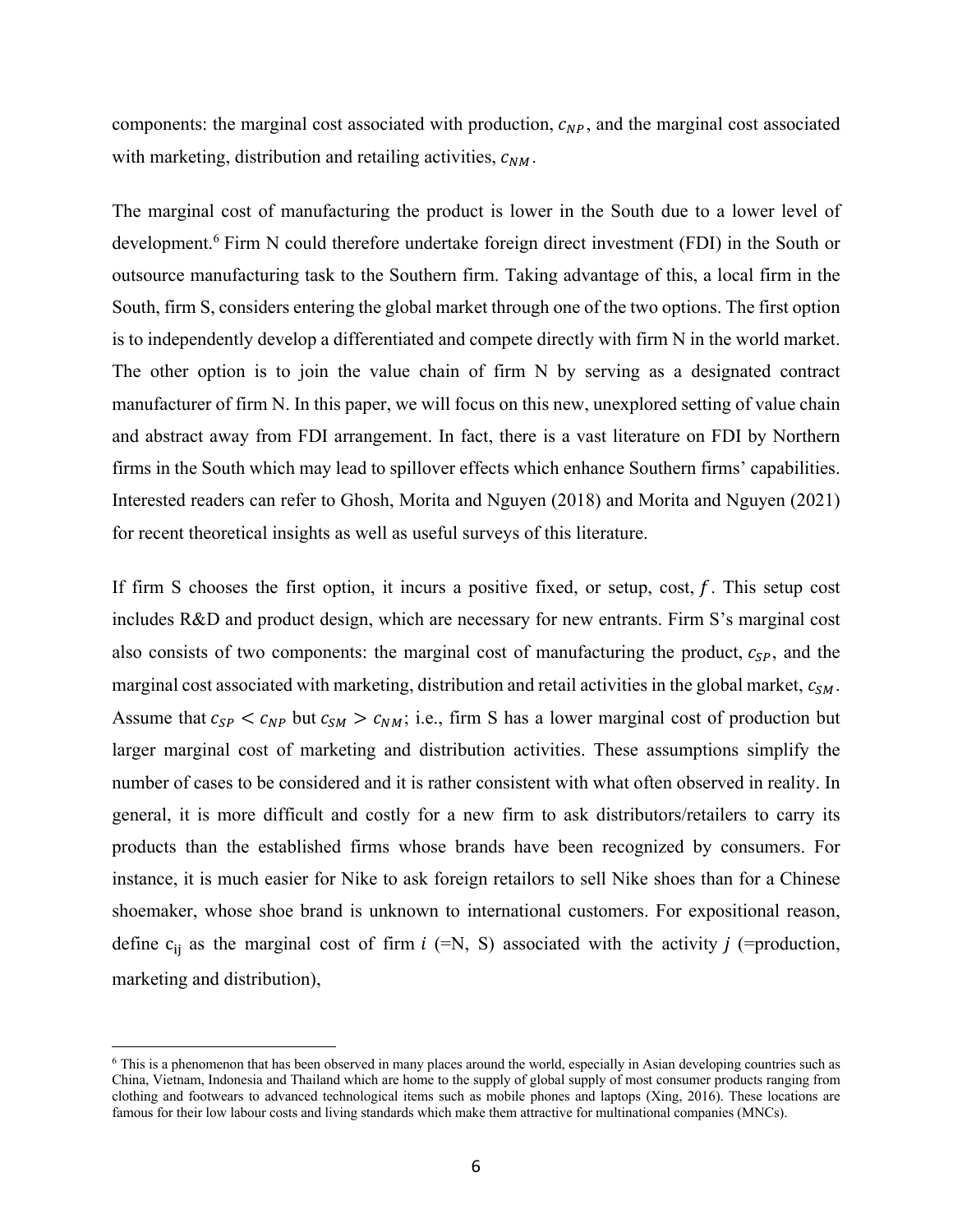In contrast, if firm S chooses the second option, it will be integrated with the value chain run by firm N. To simplify the analysis, we consider an arrangement between firms N and S such that firm S manufactures the product designed by firm N, while firm N is responsible for marketing the product in the global market. Thus, the arrangement effectively 'merges' firm S and firm N, with the former specializing in manufacturing task and the latter in product design, marketing, distribution and retailing. The merge combines the comparative advantage of the firms together. The production of the good under the GVC arrangement will therefore have marginal cost associated with production,  $c_{SP}$ , and marginal cost associated with marketing and distribution activities,  $c_{NM}$ . The fixed cost required for GVC production is assumed to be F, where  $F > f$ holds.<sup>7</sup> Let  $\Delta f = F - f$  where  $\Delta f > 0$ .

In line with the licensing literature and to fit our model with reality as much as possible, we consider two scenarios associated with the GVC arrangement. In the first scenario, firm N offers firm S a lumpsum to motivate firm S to join its GVC on a take-it-or-leave-it basis. If firm S rejects the offer, the two firms proceed with a competition game, but if firm S accepts the offer, it will produce exclusively for firm N and effectively become a foreign affiliate for firm N. This is like a fixed fee licensing scheme; however, here, once the GVC arrangement occurs the two firms no longer compete in the marketplace as in the case of fixed fee licensing. In the second scenario, firm N offers firm S a per-unit price for any output to be produced, subject to minimum volume to be imposed by firm N and exclusive distribution and retailing. This is similar to a royalty licensing scheme, yet with no subsequent competition due to the nature of GVC.

In the first scenario (GVC with a lumpsum payment), we investigate a three-stage game. In stage 1, firm N offers a GVC contract with the lumpsum payment,  $R$ , to firm S. Upon this, in stage 2, production takes place and consumers make their purchasing decision. Notice that the game has two stage-1 subgames: one in which firm S chooses to produce a competing product with that of firm N (competition subgame) and one in which firm S chooses to be a contract manufacturer of firm N (GVC subgame). Depending on product offering, the collective utility function of consumers who purchase product  $i$  (produced by firm  $i$ ) follows a quasi-concave function:

<sup>&</sup>lt;sup>7</sup> One possible reason is that the setup cost of production in the South for the GVC must meet firm N's strict requirements. The N's production technology, including not only manufacturing technology, but also include production know-how, and supply chains, etc, is usually more advanced than that of the South and thus requires more investment.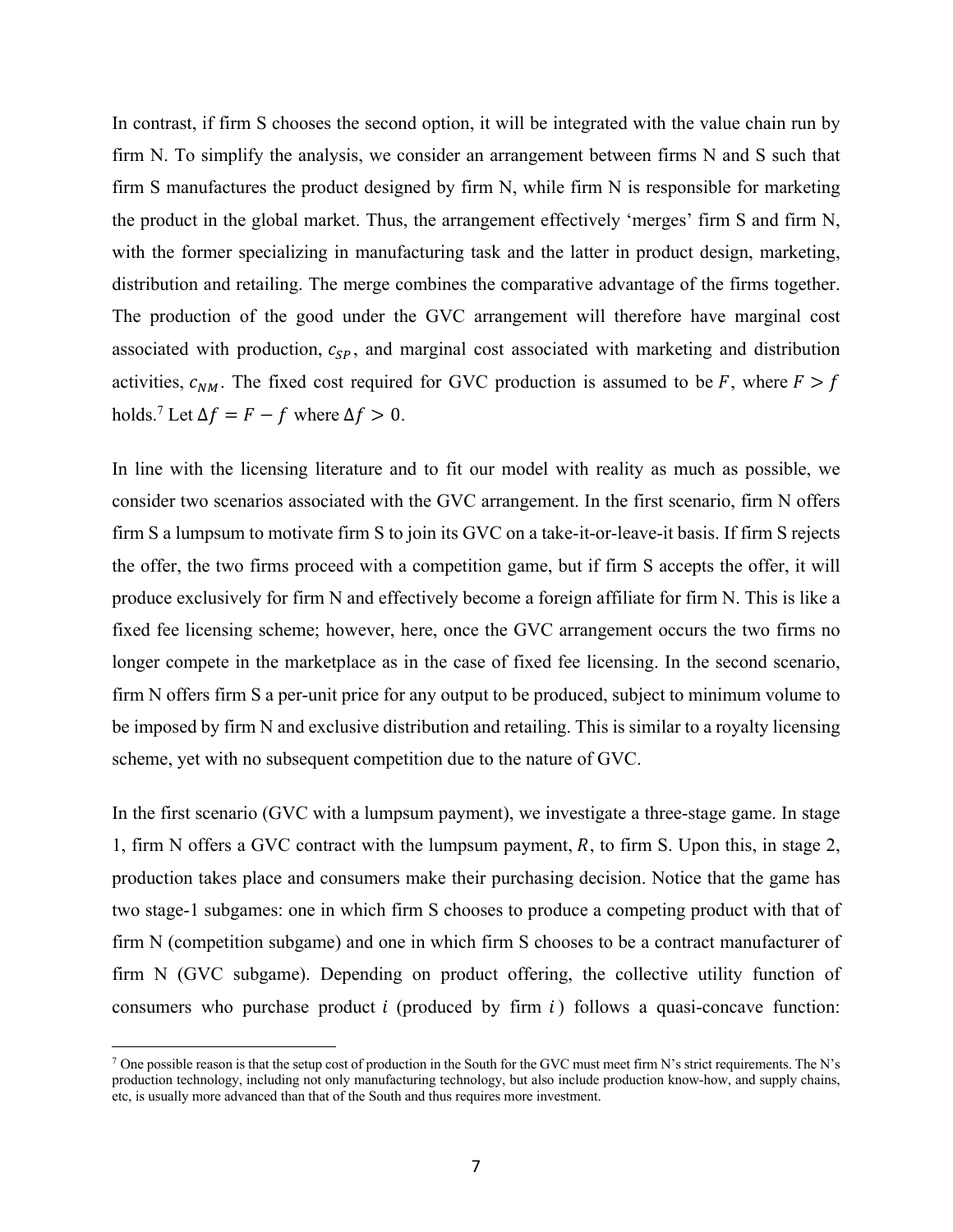$U_i(q_i, q_j) = \alpha(q_i + q_j) - \frac{1}{2}(q_i^2 + q_j^2 + 2\gamma q_i q_j) + Y$ , where Y is a positive constant and  $\gamma$  is a parameter capturing the degree of substitutability between firm N's and firm S's product. This utility function has been adopted in several papers in the economics literature (for a recent paper, see Bond and Saggi, 2018) and it offers tractability to model solutions and simplification of the analysis. Note, the implied inverse demand function can be found based on the envelop theorem:  $P_i = \alpha - q_i - \gamma q_j$ . For simplicity we normalize the market size to 1, that is  $\alpha = 1$ .

In the second scenario (GVC with per-unit price), we consider a two-stage game. In stage 1, firm S sets the (wholesale) price to firm N. In stage 2, firm N chooses sales volume, which is directed to firm S for production. All other elements of the model remain exactly the same as with the first scenario.

In the next section, we use the backward induction technique to solve for solutions to the model mentioned above. Our focus is to identify conditions in which firms N and S implement GVC agreement. We then explore comparative statics concerning the parameters of interest:  $c_{NP}$ ,  $c_{NM}$ ,  $c_{SP}$  and  $c_{SM}$ . Results will help us understand better the dynamics of GVCs. Finally, as an extension of the model, in Section 4, we will accommodate firm S's innovation capability. This is relevant with settings in which firm S has a technological backwardness but not too far behind from that of firm N. We will show how the interplay between marginal cost differences, the set-up cost of production in the South, and firm S's innovative capability determines equilibrium outcomes. In particular, we will show that a GVC arrangement is still possible in this alternative model.

#### **3. Analysis**

#### *Competition*

Let us start with the competition subgame. In the last stage, firm N chooses the quantity level  $q_N$ and firm S chooses the quantity level  $q_s$  to maximize their respective profits:

$$
\pi_N = (1 - q_N - \gamma q_S - c_{NP} - c_{NM})q_N,
$$
\n(1)

$$
\pi_S = (1 - q_S - \gamma q_N - c_{SP} - c_{SM})q_S - f. \tag{2}
$$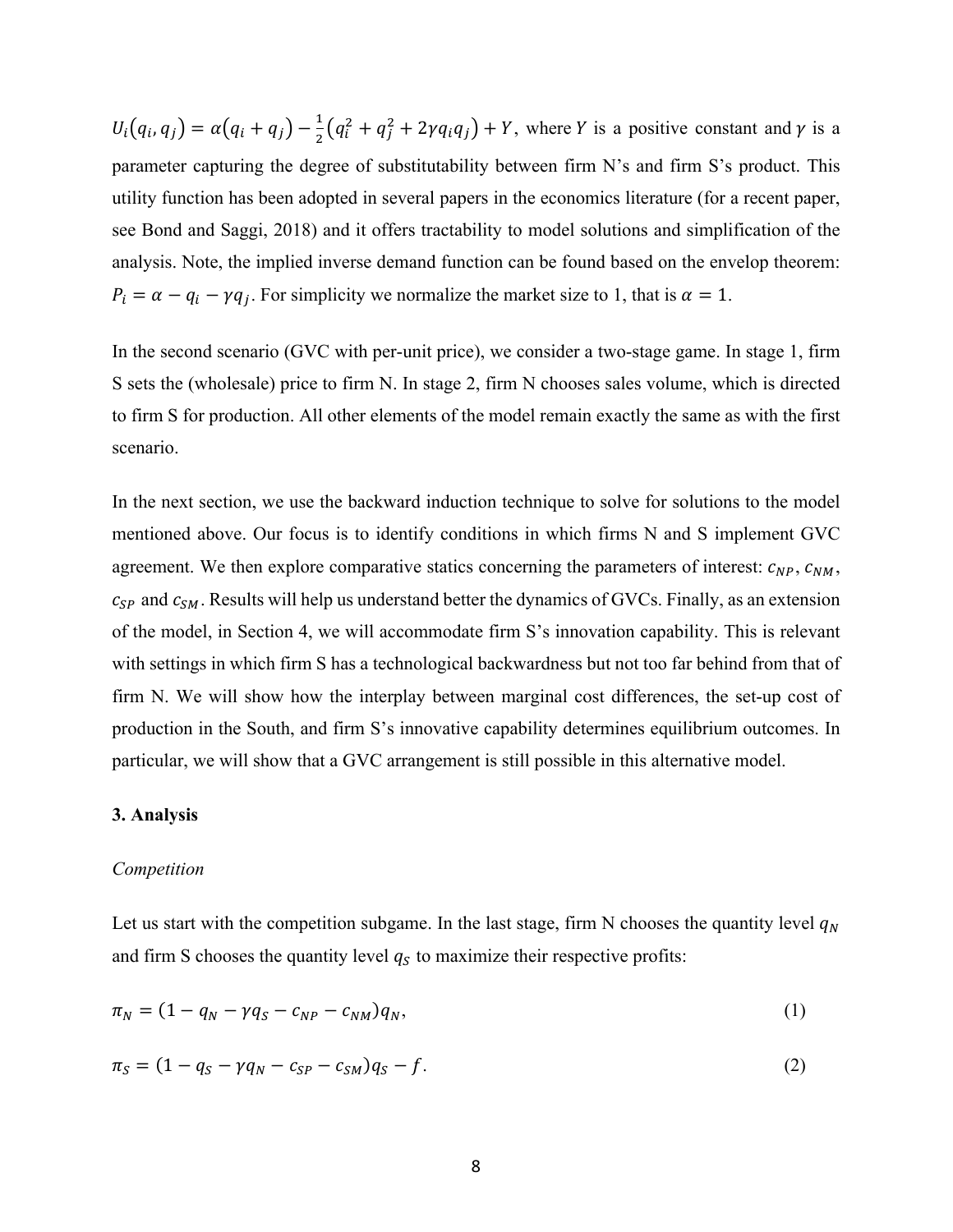Cournot solutions are given by  $q_N^C = \frac{2-2c_{NP}-2c_{NM}-\gamma(1-c_{SP}-c_{SM})}{4-\gamma^2}$  and  $q_S^C =$  $\frac{2-2c_{SP}-2c_{SM}-\gamma(1-c_{NP}-c_{NM})}{4-\gamma^2}$ . For  $q_N^C$  and  $q_S^C$  to be positive, it is required that  $2-2c_{NP}-2c_{NM} \gamma(1 - c_{SP} - c_{SM}) > 0$  and  $2 - 2c_{SP} - 2c_{SM} - \gamma(1 - c_{NP} - c_{NM}) > 0$  hold, which we assume to be the case.

Firm N's equilibrium profit,  $\pi_N^C$ , and firm S's equilibrium profit,  $\pi_N^C$ , in the competition subgame can be computed, allowing comparative statics analysis. Note, as is usually stated in the Cournot oligopoly literature, when both  $q_N^C > 0$  and  $q_S^C > 0$  hold,  $\pi_N^C = (q_N^C)^2$  and  $\pi_S^C = (q_S^C)^2 - f$ .

#### **Lemma 1:**

There exists a threshold positive value  $\hat{f}$  such that  $\pi_S^C > (\leq)0 \leftrightarrow f < (\geq) \hat{f}$ .

*Proof.* From the equilibrium outcome: 
$$
\pi_S^C = \left(\frac{2-2c_{SP}-2c_{SM}-\gamma(1-c_{NP}-c_{NM})}{4-\gamma^2}\right)^2 - f > (\leq) 0 \leftrightarrow f < (\geq) \left(\frac{2-2c_{SP}-2c_{SM}-\gamma(1-c_{NP}-c_{NM})}{4-\gamma^2}\right)^2 \equiv \hat{f}.
$$

Lemma 1 provides the condition for firm S to make a strictly positive profit in the equilibrium of the competition subgame. Basically, the condition is such that the fixed cost of production for firm S is relatively small. This is expected as the fixed cost does not enter the equations for equilibrium quantity for both firms N and S, and firm S's profit declines as its fixed cost increases.

#### **Proposition 1:**

In the equilibrium of the competition subgame, the following hold:

(i) 
$$
\partial \pi_S^C / \partial c_{SP} < 0
$$
,  $\partial \pi_S^C / \partial c_{SM} < 0$ ,  $\partial \pi_S^C / \partial c_{NP} > 0$ ,  $\partial \pi_S^C / \partial c_{NM} > 0$  and  $\partial \pi_S^C / \partial f < 0$ ;

(ii)  $\partial \pi_N^C / \partial c_{\rm SP} > 0$ ,  $\partial \pi_N^C / \partial c_{\rm SM} > 0$ ,  $\partial \pi_N^C / \partial c_{\rm NP} < 0$ ,  $\partial \pi_N^C / \partial c_{\rm NM} < 0$  and  $\partial \pi_N^C / \partial f > 0$ .

*Proof: The proof follows from equilibrium outcomes presented above where it is noted that:*

$$
\pi_N^C = \left(\frac{2 - 2c_{NP} - 2c_{NM} - \gamma(1 - c_{SP} - c_{SM})}{4 - \gamma^2}\right)^2 \text{ and } \pi_S^C = \left(\frac{2 - 2c_{SP} - 2c_{SM} - \gamma(1 - c_{NP} - c_{NM})}{4 - \gamma^2}\right)^2 - f. \blacksquare
$$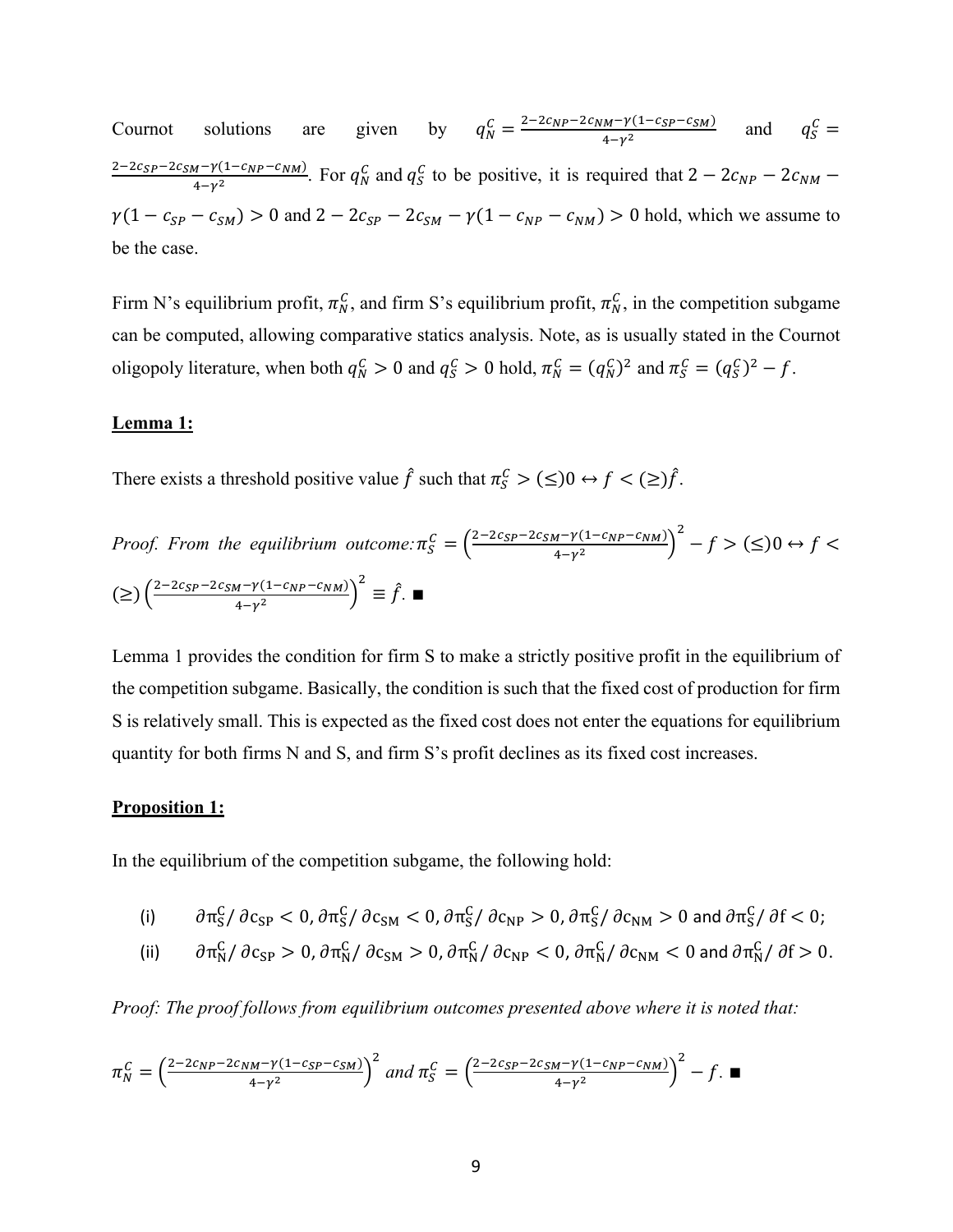Proposition 1 provides some comparative statics results in the equilibrium of the competition subgame. It says that firm N's profitability decreases if one of its cost components increases, whereas it increases if one of firm S's cost components increases. Similarly, firm S's profitability decreases for any increases in its production/fixed costs but increases if firm N's cost rises. These are expected results, which are also in line with the Cournot oligopoly literature.

#### **Proposition 2:**

There exist positive threshold values  $\gamma_1$  and  $\gamma_2$  such that in the equilibrium of the competition subgame:

- (i) If  $c_{NP} + c_{NM} \ge c_{SP} + c_{SM}$  then  $\partial \pi_N^C / \partial \gamma \le 0$ . Furthermore,  $\partial \pi_N^C / \partial \gamma > 0 \leftrightarrow \gamma_1$  $\gamma\leq 1$  and  $\partial\pi_S^\mathsf{C}/\,\partial\gamma\leq 0$  otherwise, where  $\gamma_1$  solves  $\partial\pi_S^\mathsf{C}/\,\partial\gamma=0$  for all  $\gamma< 1;$
- (ii) If  $c_{NP} + c_{NM} < c_{SP} + c_{SM}$  then  $\partial \pi_S^C / \partial \gamma \leq 0$ . Furthermore,  $\partial \pi_N^C / \partial \gamma > 0 \leftrightarrow \gamma_2$  $\gamma\leq 1$  and  $\partial\pi_S^\mathsf{C}/\,\partial\gamma\leq 0$  otherwise, where  $\gamma_2$  solves  $\partial\pi_N^\mathsf{C}/\,\partial\gamma=0$  for all  $\gamma< 1$ .

*Proof. From the equilibrium outcome we find:*

$$
\frac{\partial \pi_N^C}{\partial \gamma} = -\frac{(2 - 2c_{\rm NS} - 2c_{\rm NM} - \gamma (1 - c_{\rm SP} - c_{\rm SM}))((1 - c_{\rm SP} - c_{\rm SM})\gamma^2 - 4(1 - c_{\rm NP} - c_{\rm NM})\gamma + 4(1 - c_{\rm SP} - c_{\rm SM}))}{(4 - \gamma^2)^3}, \text{ and}
$$

$$
\frac{\partial \pi_S^C}{\partial \gamma} = -\frac{(2 - 2c_{PS} - 2c_{PM} - \gamma (1 - c_{NP} - c_{NM}))((1 - c_{NP} - c_{NM})\gamma^2 - 4(1 - c_{SP} - c_{SM})\gamma + 4(1 - c_{NP} - c_{NM}))}{(4 - \gamma^2)^3} \quad . \quad \text{As} \quad such,
$$

whenever  $c_{NP} + c_{NM} \geq c_{SP} + c_{SM}$ ,  $\partial \pi_N^C / \partial \gamma \leq 0$  holds for all  $\gamma$ . Then,  $\partial \pi_S^C / \partial \gamma > 0$  if  $\gamma_1 < \gamma <$  $y_1'$  and  $\frac{\partial \pi_S^C}{\partial \gamma} < 0$  otherwise, where  $\gamma_1$  and  $\gamma_1'(\gamma_1)$  solve  $\frac{\partial \pi_S^C}{\partial \gamma} = 0$ . In contrast, whenever  $c_{NP} + c_{NM} < c_{SP} + c_{SM}$ ,  $\partial \pi_S^C/\partial \gamma \leq 0$  holds for all  $\gamma$ . Then,  $\partial \pi_N^C/\partial \gamma > 0$  if  $\gamma_2 < \gamma <$  $y_2'$  and  $\partial \pi_S^C/\partial \gamma \leq 0$  otherwise, where  $\gamma_2$  and  $\gamma_2' (> \gamma_2)$  solve  $\partial \pi_N^C/\partial \gamma = 0$ . The proof completes *by noticing that both*  $y'_1 > 0$  *and*  $y'_2 > 0$  *hold.* 

Proposition 2 says that whenever the "effective marginal cost" (i.e., the sum of marginal production cost and marginal marketing and distribution cost) of a firm is larger than its competitor, the firm's profitability decreases as the degree of product differentiation increases. In other words, the firm with a marginal cost disadvantage prefers to have its product less distinct from its competitor. In contrast, the firm with a marginal cost advantage finds its profitability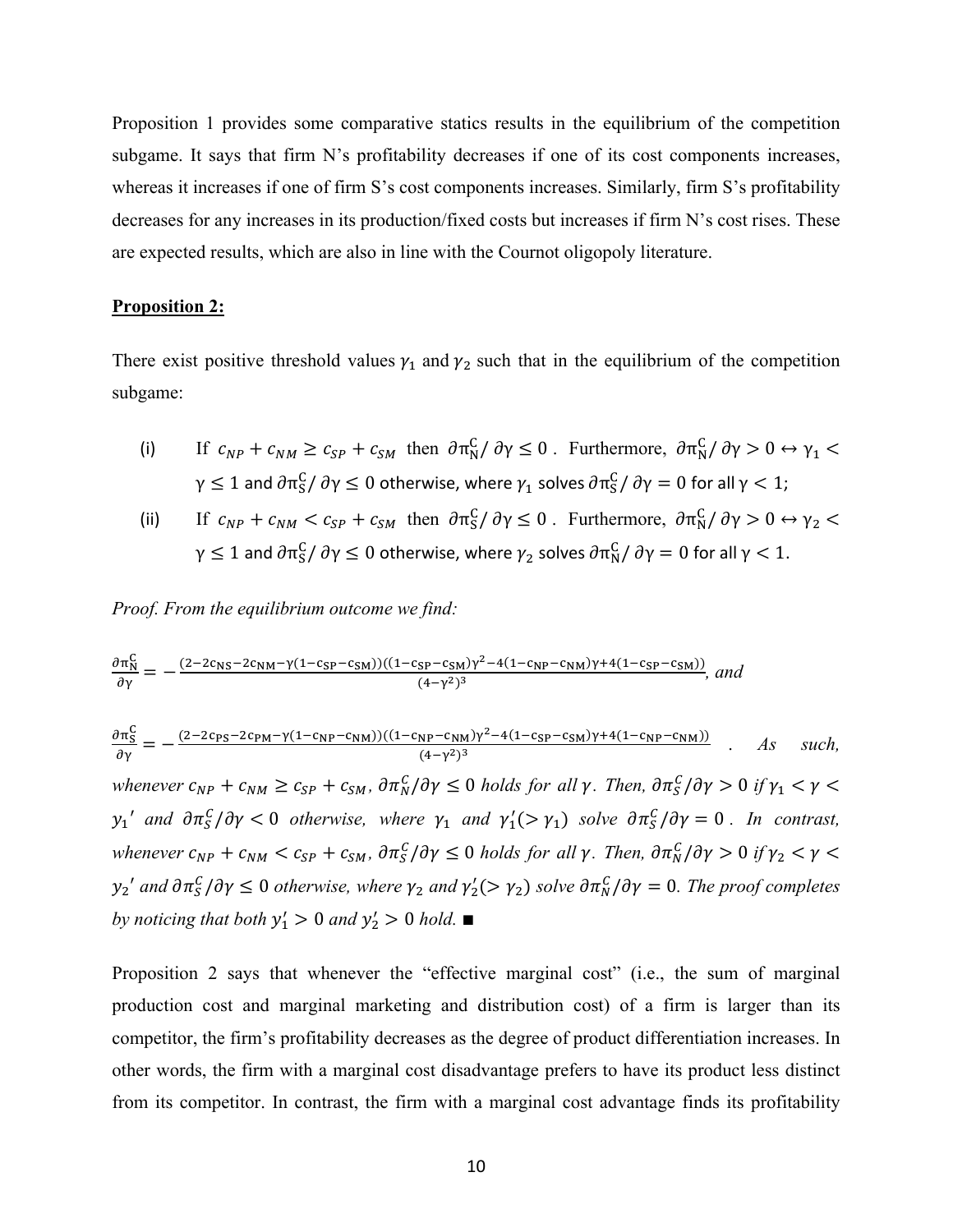enhanced as the degree of product differentiation increases, provided that the initial level of such product substitutability is high enough.

#### *GVC with lumpsum payment*

We now turn to examine the GVC subgame where the two firms, N and S, effectively 'merge' through a lumpsum payment arrangement offered by firm N to firm S. The firms can then utilize in the production and distribution their best technologies. That is, the marginal cost of production will now consist of firm S's marginal cost associated with production,  $c_{SP}$ , and firm N's marginal cost associated with marketing and distribution activities,  $c_{NM}$ .

Firm N's and firm S's profit are respectively given by:

$$
\pi_N = (1 - q_N - c_{SP} - c_{NM})q_N - R - F, \qquad (3)
$$

$$
\pi_S = R,\tag{4}
$$

where R is the lumpsum payment firm N makes to firm S (for not being its competitor). For the GVC arrangement to arise as an equilibrium outcome, the following conditions must be concurrently satisfied in equilibrium:

$$
R \ge \pi_S^C \ge 0,\tag{5}
$$

$$
\pi_N^{GVC} \ge \pi_N^C \,. \tag{6}
$$

If conditions (5) and (6) are not satisfied at the same time, the equilibrium of the game is a competition equilibrium in which firms N and S compete in the global market. To simplify the discussion, we make a tie-breaking assumption that whenever  $q_S^C = 0, R = 0$  holds and firm N chooses GVC over competition.8

Cournot solutions for the GVC subgame is given by  $q_N^{GVC} = \frac{1 - c_{SP} - c_{NM}}{2}$ . To fit the model with reality we will assume that  $1 - c_{SP} - c_{NM} > 0$  holds. This allows us to compute firm N's

<sup>8</sup> Indeed, firm N just needs to make a slightly positive amount to firm S to enable the arrangement which does not damage its profitability.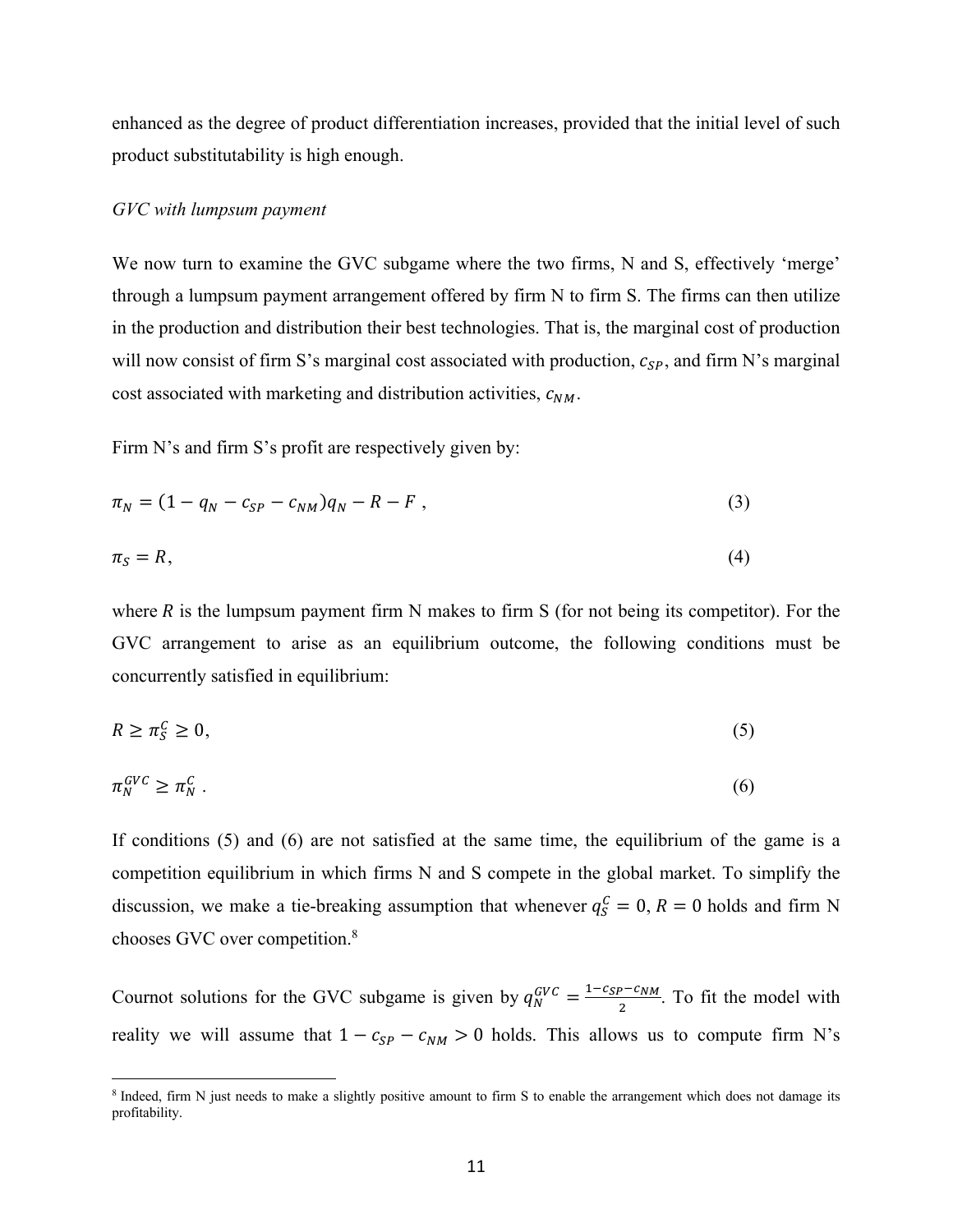equilibrium profit,  $\pi_N^{GVC} = \left(\frac{1-c_{SP}-c_{NM}}{2}\right)^2 - \left(\frac{2-2c_{SP}-2c_{SM}-\gamma(1-c_{NP}-c_{NM})}{4-\gamma^2}\right)^2 - \Delta f$ , as well as firm S's equilibrium profit,  $\pi_S^{GVC} (= R \equiv \pi_S^C)$ . Note, here we assume  $R \equiv \pi_S^C$  for simplification. In reality, firm N can realistically enforce this (GVC with lumpsum payment) by setting  $R = \pi_S^C + \epsilon$ , where  $\epsilon$  is positive and small, to motivate firm S to participate in its GVC.

# **Proposition 3:**

In the equilibrium of the GVC subgame with lumpsum payment,  $\partial \pi_S^{GVC} / \partial c_{SM} > 0$ ,  $\partial \pi_N^{\rm GVC} / \partial c_{\rm NP} < 0$ ,  $\partial \pi_S^{\rm GVC} / \partial c_{\rm NM} < 0$ ,  $\partial \pi_S^{\rm GVC} / \partial F < 0$ , and  $\partial \pi_S^{\rm GVC} / \partial f > 0$  hold. Furthermore,  $\frac{\partial \pi_N^{\text{GVC}}}{\partial c_{\text{SP}}} \geq 0$  if  $c_{NP} + c_{NM} < c_{SP} + c_{SM}$ , or if  $c_{NP} + c_{NM} \geq c_{SP} + c_{SM}$  and  $\gamma < \gamma_2$ , and,  $\partial \pi_N^{\text{GVC}}$  /  $\partial c_{\text{SP}}$  < 0 otherwise.

*Proof: The proof for*  $\frac{\partial \pi_N^{GVC}}{\partial c_{NP}} < 0$ *,*  $\frac{\partial \pi_S^{GVC}}{\partial c_{NM}} < 0$ *,*  $\frac{\partial \pi_S^{GVC}}{\partial F} < 0$ *, and*  $\frac{\partial \pi_S^{GVC}}{\partial f} > 0$ 0 follows from equilibrium outcomes presented above where it is noted that:  $\pi_N^{GVC} =$  $\left(\frac{1-c_{SP}-c_{NM}}{2}\right)^{2} - \left(\frac{2-2c_{SP}-2c_{SM}-\gamma(1-c_{NP}-c_{NM})}{4-\gamma^{2}}\right)^{2} - \Delta f$ . Meanwhile:

$$
\frac{\partial \pi_N^{\text{GVC}}}{\partial c_{\text{SP}}} = 2 \frac{((1 - c_{\text{NP}} - c_{\text{NM}})\gamma^2 - 4(1 - c_{\text{SP}} - c_{\text{SM}})\gamma + 4(1 - c_{\text{NP}} - c_{\text{NM}}))}{(4 - \gamma^2)^2}
$$

 $s$ o that together with the proof of Proposition 2, we obtain the results for  $\partial \pi^\text{GVC}_\text{N}/\,\partial \mathrm{c}_\text{SP}$ . ■

Firm N's choice between competition and GVC depends on how much profit it can extract from the GVC arrangement after the lumpsum payment to firm S. Proposition 3 tells us that an increase in  $c_{SM}$  or a reduction in  $c_{NP}$  both help to motivate firm N to choose GVC over competition. This is expected given that  $c_{SM}$  and  $c_{NP}$  are not part of firm N's technology choice under GVC but they impact firm N's performance under competition. In contrast,  $c_{NM}$  negatively impacts firm N's profitability under GVC but positively impacts firm S's profit under competition which both work to reduce firm N's incentive for GVC. The most interesting result of Proposition 3 is related to how a change in  $c_{SP}$  influences firm N's production choice in the equilibrium of the entire game. If firm N has an advantage in marginal cost under competition, Proposition 3 says that an increase in  $c_{SP}$  motivates firm N to choose GVC, whereas if firm N has a disadvantage in marginal cost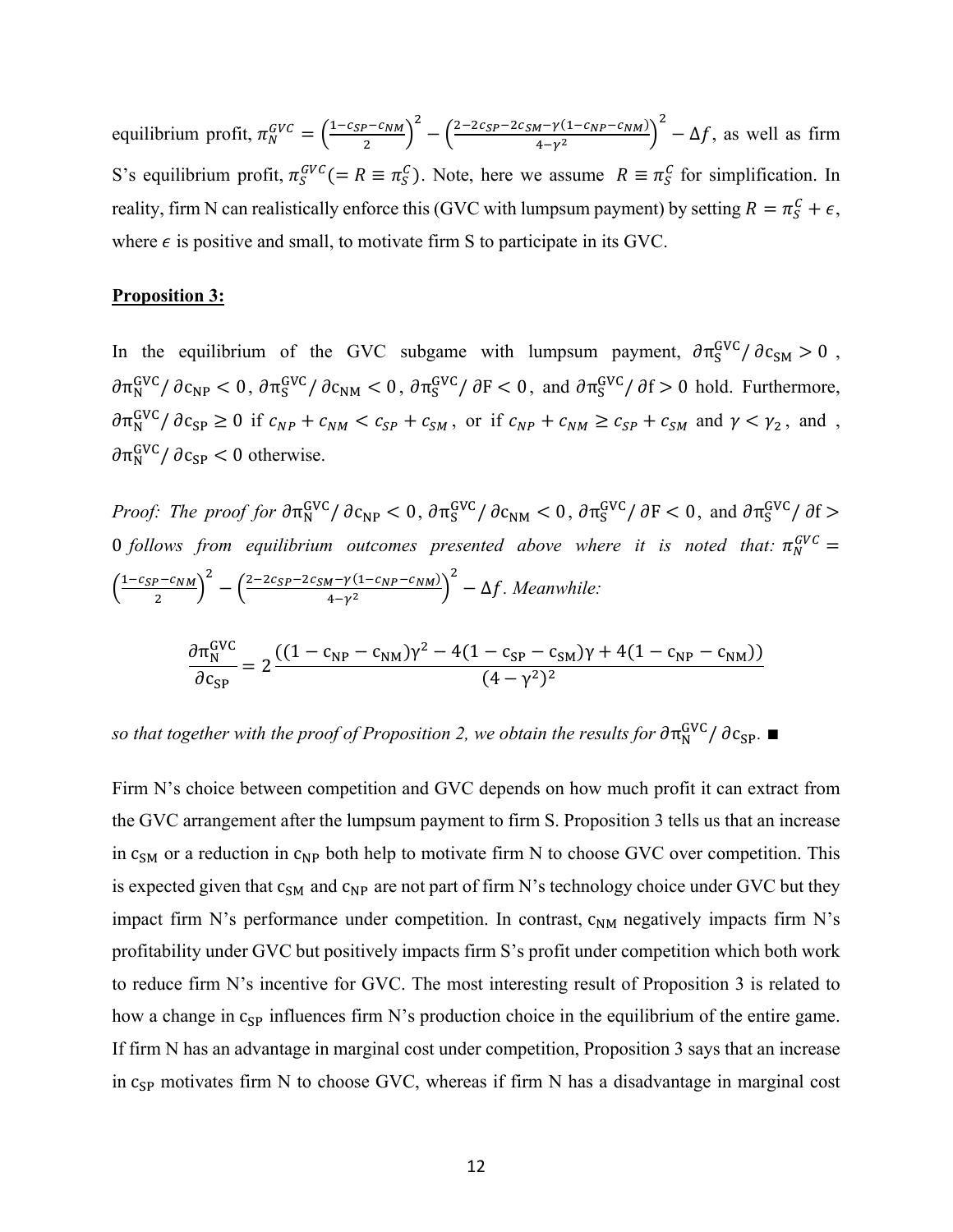under competition, an increase in  $c_{SP}$  only produce the similar effect on firm N's production choice if the degree of product substitutability is relatively low. The intuition behind both cases can be explained as follows. Firm S's profitability is low under competition if it does not possess a marginal cost advantage, or if two products (produced by firm N and firm S) are not distinct from each other. This yields a low lumpsum payment under GVC that firm N must make to firm S, which in turn guarantees a greater profitability for firm N under GVC.

Finally, let us examine how the marketing and distribution cost, which is the strength of firm N, drives the production choice decision by firm N. In particular we focus on the roles played by  $c_{NM}$ and  $c_{SM}$  (notice that  $c_{NM} < c_{SM}$  holds). In Figure 1, we demonstrate an example which shows the benefits from GVC for firm N, where we perform several simulations of the model to contrast firm N's profitability under GVC with that under competition.



Figure 1:  $\pi_N^{\text{GVC}} - \pi_N^{\text{C}}$  when  $c_{SP} = 0$ ,  $c_{NP} = 0.1$ ,  $\gamma = 1$  and  $\Delta f = 0$ .

As can be seen, parameterizations exist in which firm N is strictly better off by choosing the GVC in equilibrium. Given the shifting role played by  $\Delta f$ , it follows that the qualifying condition is given by a low enough level of  $\Delta f$ . When this is satisfied, the GVC provides the optimal solution for both firms N and S.

#### *GVC with per-unit price*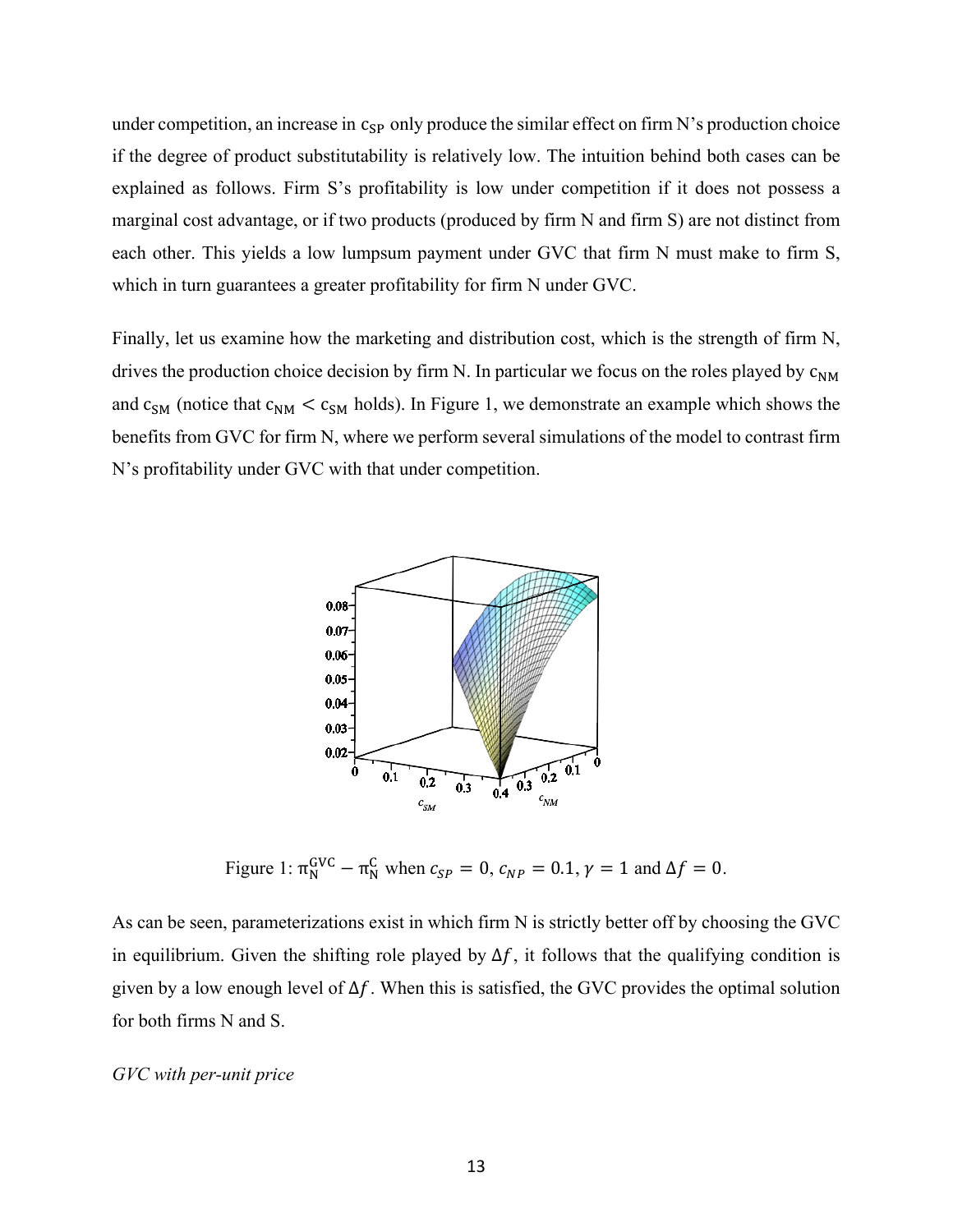We consider next the GVC subgame where firm N makes a per-unit price to firm S's product and serves as an exclusive distributor for the latter. The marginal cost of production will now include the marginal cost associated with production,  $c_{SP}$ , and the marginal cost associated with marketing and distribution activities,  $c_{NM}$ , which, like the GVC with lumpsum payment, are the best cost configurations by firms N and S. Yet, the key difference is that the two processes, production and marketing and distribution, are now handled by the two firms distinctively under GVC with perunit price, rather than centrally by firm N as was the case of the GVC with lumpsum payment.

Firm N's and firm S's profit are respectively given by:

$$
\pi_N = (1 - q_M c_{NM} - p)q_M,\tag{7}
$$

$$
\pi_S = (p - c_{SP})q_M - F \t\t(8)
$$

where  $q_M$  is firm N's output choice (which is now produced by firm S in the South and  $p$  is the per-unit price firm N pays firm S. As before, the conditions (participation constraints) for GVC arrangements are:

$$
\pi_S^{GVC2} \ge \pi_S^C \ge 0,\tag{9}
$$

$$
\pi_N^{GVC2} \ge \pi_N^C \,,\tag{10}
$$

In stage 1, firm S sets the (wholesale) price,  $p$  on its product to firm N. In stage 2, firm N chooses sales volume,  $q_M$ , which will be directed back to firm S for production. Cournot solutions for the GVC subgame with per-unit price is given by  $q_M^{GVC2} = \frac{1 - c_{SP} - c_{NM}}{4}$ , and the optimal price is  $p^{GVC2} = \frac{1 - c_{NM} + c_{SP}}{2}$ . Thus,  $\pi_N^{GVC2} = \left(\frac{1 - c_{NM} - c_{SP}}{4}\right)^2$  and  $\pi_S^{GVC2} = 2\left(\frac{1 - c_{NM} - c_{SP}}{4}\right)^2 - f$ .

#### **Proposition 4:**

In the equilibrium of the GVC subgame with per-unit price,  $\frac{\partial \pi_N^{\rm GVC2}}{\partial c_{\rm SP}}$  < 0,  $\frac{\partial \pi_N^{\rm GVC2}}{\partial c_{\rm NM}}$  < 0,  $\frac{\partial \pi_S^{\text{GVC2}}}{\partial c_{\text{SP}}}$  < 0,  $\frac{\partial \pi_S^{\text{GVC2}}}{\partial c_{\text{NM}}}$  < 0, and  $\frac{\partial \pi_S^{\text{GVC2}}}{\partial f}$  ∂f < 0 hold.

*Proof: The proof follows directly from equilibrium outcomes presented above.* ∎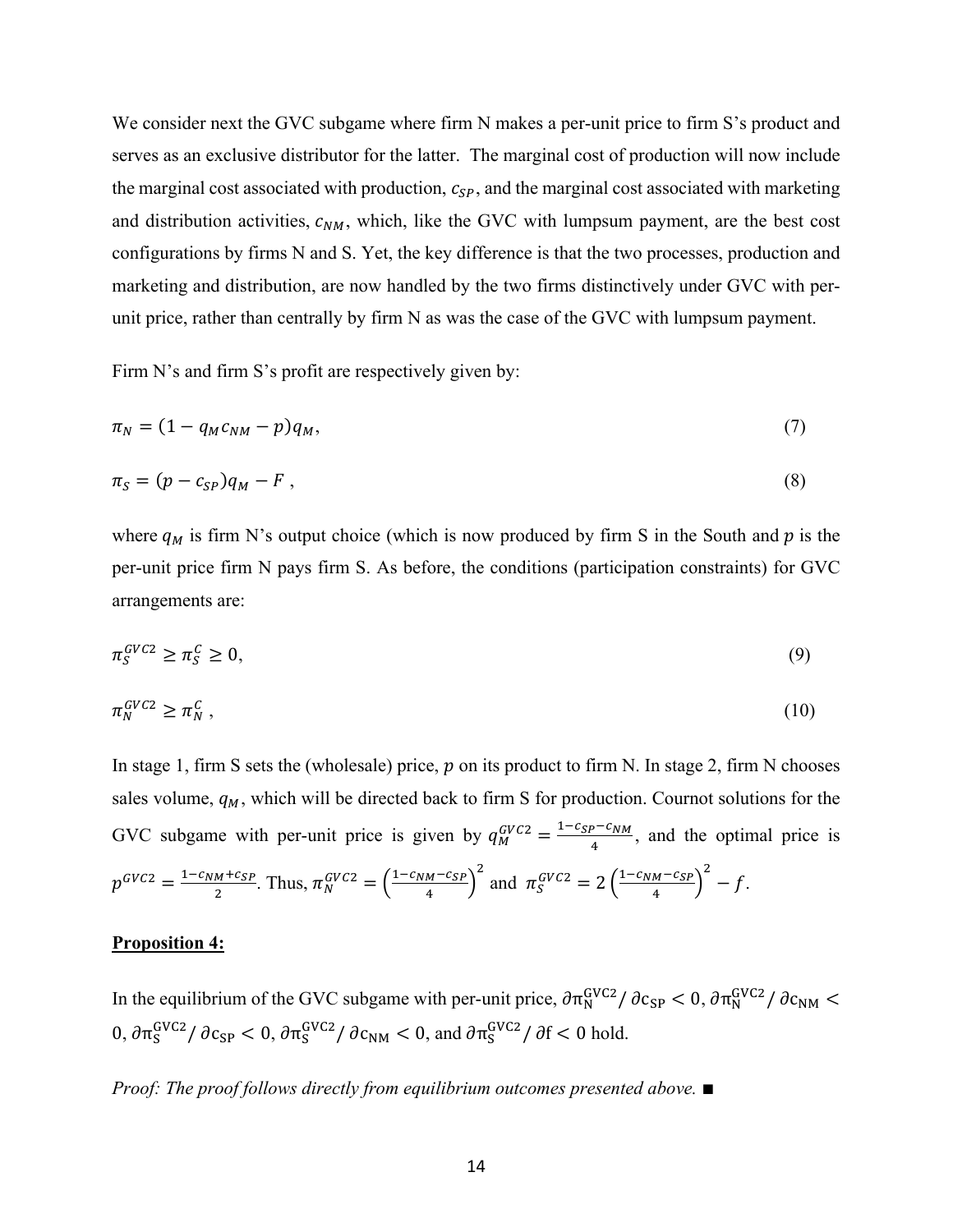In the GVC with per-unit price, both firms N and S become better off when firm S's marginal cost associated with production,  $c_{SP}$ , or firm N's marginal cost associated with marketing and distribution activities,  $c_{NM}$ , decreases. This is an expected result because improvement in costreducing technology brings about production efficiency, regardless of which production process that is utilized.

Thus far, we have assumed that the GVC with per-unit price is welcome by both firms N and S and thus both the wholesale price and output level are endogenously set. It is important for us to capture the difference in profit each of these firms can generate as compared with that in the case of competition. Define:

$$
\Delta \pi_N = \pi_N^{GVC2} - \pi_N^C,\tag{11}
$$

$$
\Delta \pi_S = \pi_S^{GVC2} - \pi_S^C,\tag{12}
$$

then it follows that for  $\Delta \pi_N \geq 0$  to hold, it is required that  $c_{NP}$  is sufficiently large. This is because as firm N's marginal cost of production increases, its profit under competition declines whereas its profit under GVC is unaffected. Large  $c_{NP}$  is consistent with the fact that assembling/manufacturing costs of products are generally much higher in the North because of its higher labor cost. Similarly, for  $\Delta \pi_S \ge 0$  to hold, it is required that  $c_{SM}$  is sufficiently large.<sup>9</sup> Large  $c_{SM}$  is also consistent with the fact that firms in the South typically lack of internationally recognized brands and little experiences in marketing products in the global market.

How do  $\Delta \pi_N$  and  $\Delta \pi_S$  respond to a change in  $c_{NN}$  and  $c_{SP}$ ? If this question can be answered, similar to the case of GVC with lumpsum payment, we can draw up some important conclusions with respect to the implications of GVC on firms' profitability. We find:

#### **Proposition 5:**

There exist positive thresholds  $c_1$  and  $c_2$  with the following properties:

(i)  $\partial \Delta \pi_N / \partial c_{NM} > (=) < 0 \leftrightarrow c_{NM} < (=) > c_1$ ,

<sup>&</sup>lt;sup>9</sup> Indeed, one can easily find that  $\partial \Delta \pi_N / \partial c_{NP} > 0$  and  $\partial \Delta \pi_N / \partial c_{SM} > 0$  hold.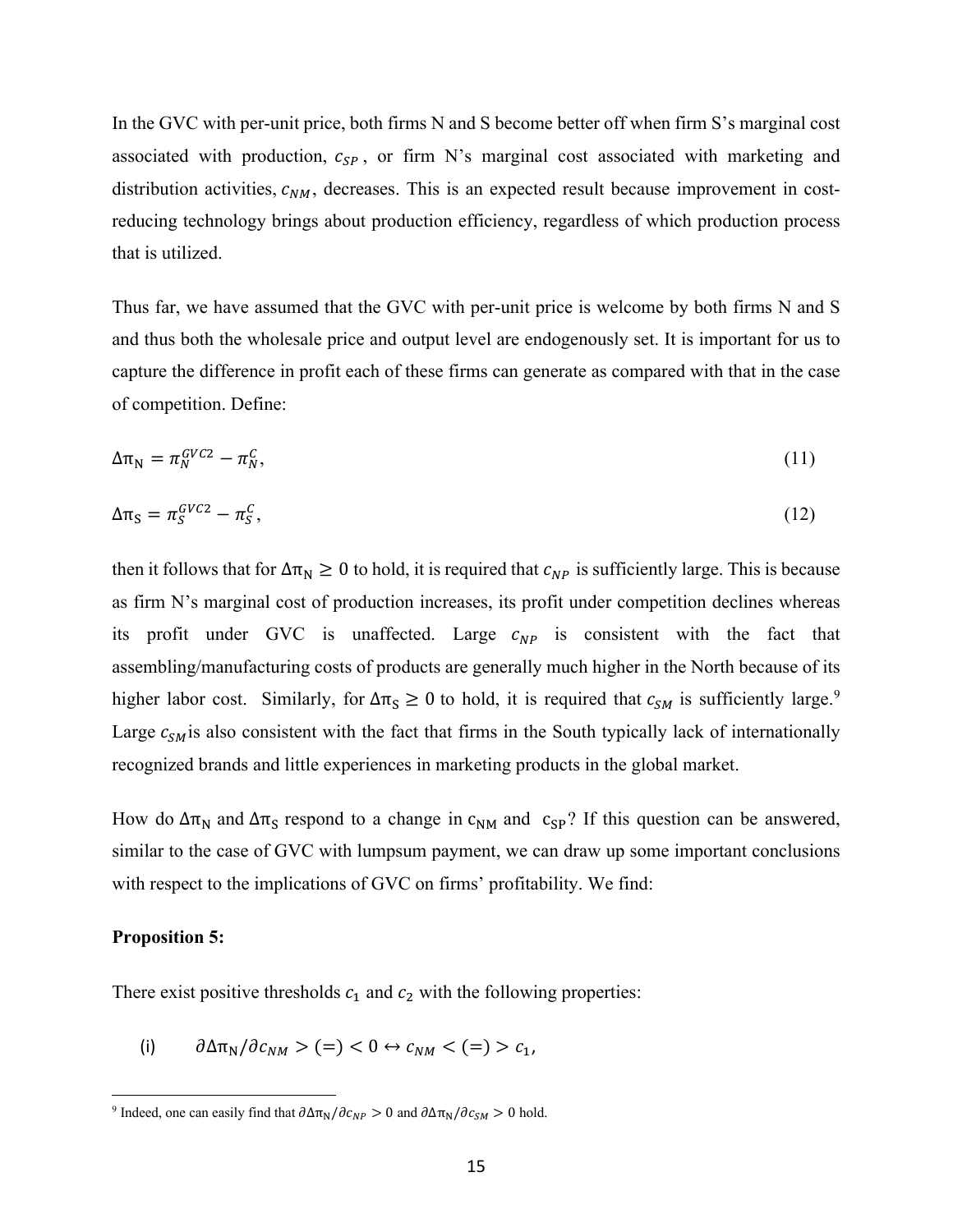- (ii)  $\partial \Delta \pi_N / \partial c_{SP} < 0$ ,
- (iii)  $\partial \Delta \pi_S / \partial c_{NM} < 0$ , and
- (iv)  $\partial \Delta \pi_S / \partial c_{SP} > (=) < 0 \leftrightarrow c_{NM} > (=) < c_2$ ,

where  $c_1 > c_2$  holds in a range of parameterizations.

*Proof: The proof for Proposition 5(ii)-(iii) comes directly from Proposition 1 and Proposition 4.*   $Furthermore, one can easily compute:  $\frac{\partial \Delta \pi_N}{\partial c_{NM}} = \frac{23 - 64c_{NP} - 55c_{NM} + 41c_{SP} + 31c_{SM}}{72} > (=, <)0 \leftrightarrow$$  $c_{NM} < ( = ) > \frac{23 - 64c_{NP} + 41c_{SP} + 31c_{SM}}{55} \equiv c_1$ , and  $\partial \Delta \pi_S / \partial c_{NP} = \frac{7 + 16c_{NP} + 25c_{NM} - 23c_{SP} - 32c_{SM}}{36} > ( =$  $(c, 0)$  ↔  $c_{NM}$  > (=) < max ( $\frac{-7 - 16c_{NP} + 23c_{SP} + 32c_{SM}}{55}$ , 0)  $\equiv c_2$ .

Proposition 5 tells us that an increase in firm N's marginal cost associated with marketing and distribution activities,  $c_{NM}$ , gives firm S less incentive for participating in the GVC run by firm N, whereas an increase in firm S's marginal cost associated with production,  $c_{SP}$ , does the same thing to firm N. In contrast, effects of a firm's own marginal cost rise on its desire for GVC is not straightforward. For sufficiently high level of  $c_{NM}$ , where firm N has an advantage, an increase in  $c_{SP}$  increases firm S's incentive for accepting the GVC arrangement. In contrast, an increase in  $c_{NM}$  provides firm S with stronger motivation for GVC but does so to firm N if  $c_{NM}$  is not too high.

Moving from competition to GVC, there are two major benefits for both firms N and S. First, they combine their best expertise, so that both production efficiency and distribution efficiency can improve. Second, there is no competition between them in the marketplace, so that together they can enjoy some sort of monopoly power. The drawback of integrating into an GVC for these firms, however, is that they must share the combined profits somehow. Then, whether the former (positive) effect of efficiency improvement or the latter (negative) effect of profit sharing dominates will determine what happen arise as an equilibrium outcome.

In Figures 2-3 below, we further illustrate our results with some simulations. As can be seen, the combination of  $c_{NM}$  and  $c_{SP}$  turn out to be important with regard to whether firm N and firm S can make a larger profit level under the GVC with per-unit price comparing to competition.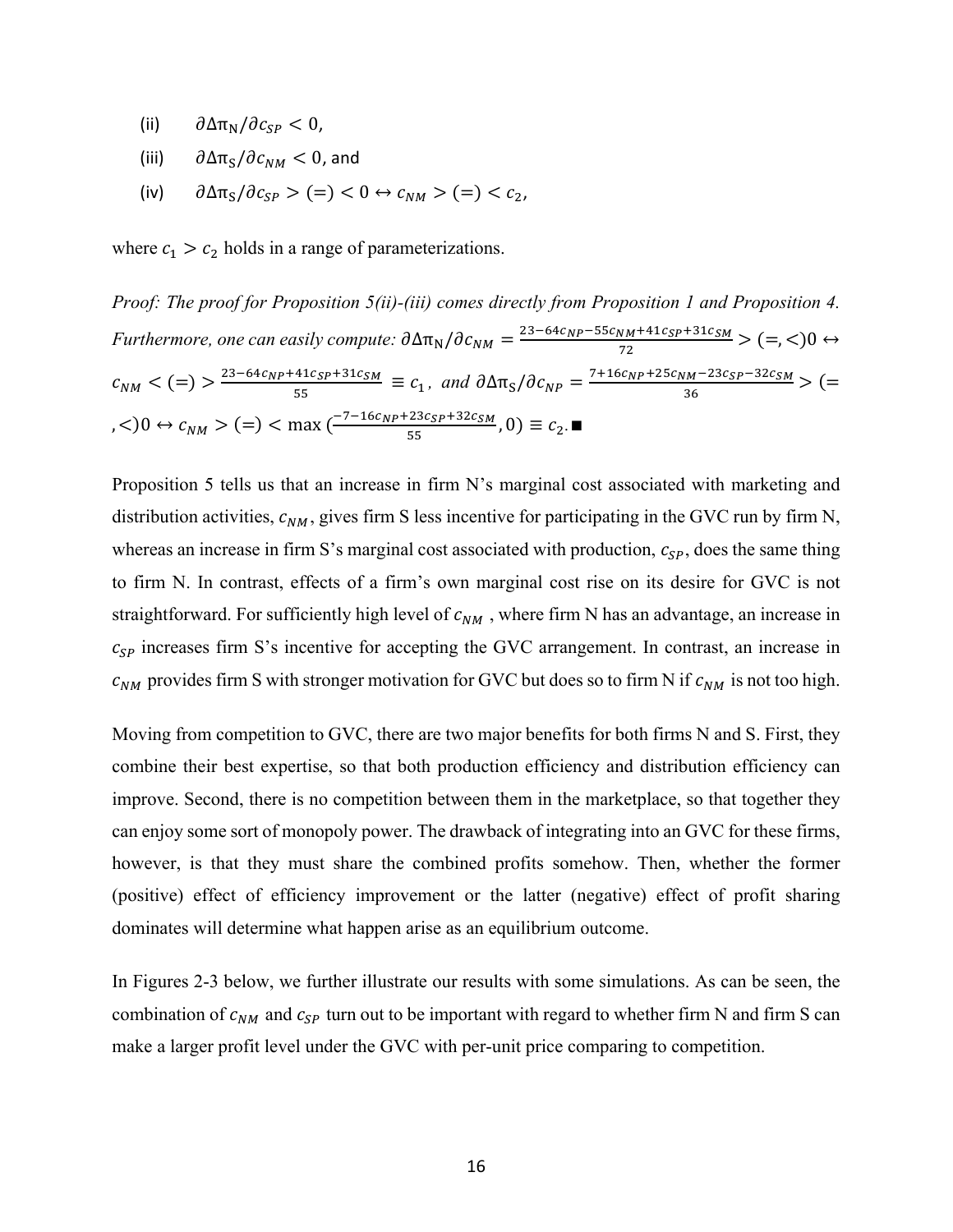

Figure 2:  $\Delta \pi_N = \pi_N^{GVC2} - \pi_N^C$  when  $c_{NP} = 0$  and  $c_{SM} = 0.1$ .



Figure 3:  $\Delta \pi_S = \pi_S^{GVC2} - \pi_S^C$  when  $c_{NP} = 0$  and  $c_{SM} = 0.1$ .

# **4. A model with product innovation**

Finally, we extend the model to consider the roles played by product innovation. To this end, we consider an augmented version of the model introduced in Section 2. Assume now that firm N incurs a constant and positive marginal cost of production,  $c_N$ , but it can make an investment to improve its production efficiency, i.e., reduce its marginal cost.<sup>10</sup> Specifically, by spending  $lx_N^2$  on

<sup>&</sup>lt;sup>10</sup> Thus, technology development cost enters our model similar to a research and development (R&D) cost applicable to process innovation, which lowers a producing firm's per-unit cost of production (see, for example Zigic, 1998, 2000, Naghavi, 2007, Saggi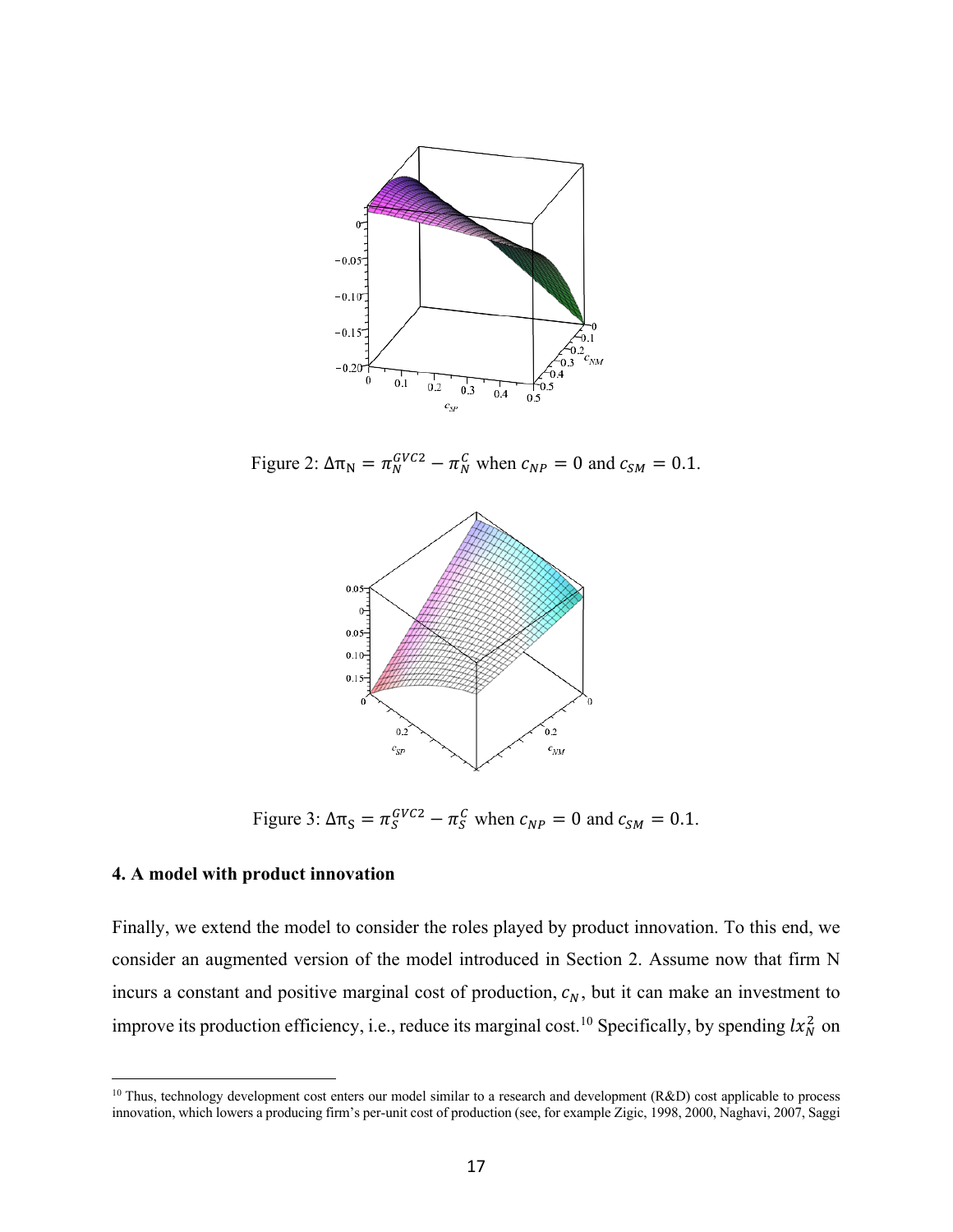technology innovation, firm N's marginal cost reduces from  $c_N$  to  $c_N - x_N$ , where l is a positive constant reflecting the technological innovation efficiency of firm N. A higher  $l$  means that the efficiency of technology innovation of firm N becomes less effective. Firm S's constant marginal cost,  $c_s$ , is lower than that of firm N; that is  $c_s < c_N$ , and it does not have innovation capability to reduce such marginal cost.

We investigate a three-stage game. In stage 1, firm N offers a supply contract, with the value of  $R$ attached, to firm S on a take-it-or-leave-it basis. Upon this, in stage 2, firm N chooses its technology development spending level,  $x_N$ . Finally, in the last stage, the firm(s) sets their output level and consumers make their purchasing decision. Notice that similar to the baseline model, the game has two stage-1 subgames: competition subgame and GVC subgame with lumpsum payment. To simplify things further we will focus on the case of homogeneous goods produced by the firms in question. The collective utility function of consumers who purchase the product produced by firm *i* follows a quasi-concave function:  $U_i(q_i, q_j) = \alpha(q_i + q_j) - \frac{1}{2}(q_i^2 + q_j^2) + Y$ , where *Y* is a positive constant.

For simplicity, assume that the 'merged' firm has the same fixed cost as that of the Southern firm,  $f$ , and it is run/controlled by firm N. Let  $c$  denote the marginal cost difference between firms N and S, i.e.,  $c = c_N - c_S$  and normalize  $\alpha - c_S$  to 1 (see Naghavi, 2007, for a similar approach).

Let us start with the competition subgame. In the last stage, firm N chooses the quantity level  $q_N$ and firm S chooses quantity level  $q_s$  to maximize their respective profits:

$$
\pi_N = (\alpha - q_N - q_S - (c_N - x_N))q_N - lx_N^2,
$$
\n(13)

$$
\pi_S = (\alpha - q_S - q_N - c_S)q_S - f. \tag{14}
$$

Without the loss of generality, and recall that  $c = c_S - c_N$ ,  $\alpha - c_S = 1$ , firm N's and firm S's profit equation can be rewritten respectively as:

<sup>2002,</sup> Bond and Saggi 2018). In an extension to the model, we will examine the roles played by advertising spending is an expansion of the market size, which generates some complexity with regard to the analysis of our model which we leave for future research.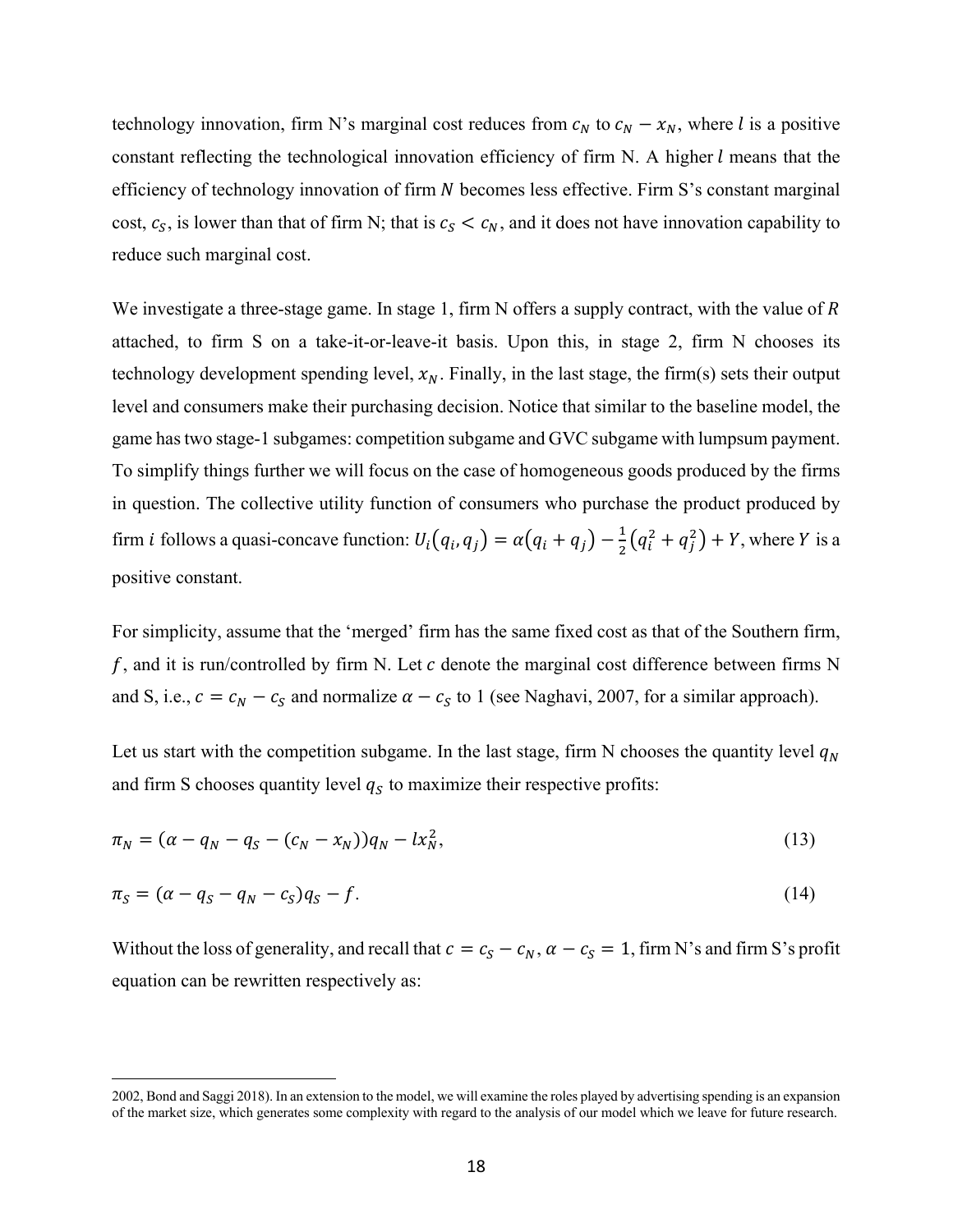$$
\pi_N = (1 - q_N - q_S - (c - x_N))q_N - lx_N^2,\tag{15}
$$

$$
\pi_S = (1 - q_S - q_N)q_S - x_S - f. \tag{16}
$$

Cournot solutions are given by  $q_N^C = \frac{1-2c+x_N}{3}$  and  $q_S^C = \frac{1+c-x_N}{3}$ . Substitute these into (13) and solve for firm N's stage 2 optimal technology innovation investment level, we obtain  $x_N^C = \frac{2-4c}{9l-4}$ . As such,  $q_N^C = \frac{3l(1-2c)}{9l-4}$  and  $q_S^C = \frac{3l(c+1)-2}{9l-4}$ . For  $q_N^C$  to be positive, it is required that  $c < 1/2$  and  $l > 4/9$  hold, which we assume to be satisfied. Notice, then, that  $3l(c + 1) - 2 > 0$  is the condition for  $q_s^c$  to be positive, which we will examine in what follows.

Firm N's equilibrium profit,  $\pi_N^C$ , and firm S's equilibrium profit,  $\pi_N^C$  in the competition subgame can easily be computed, allowing comparative statics as well as welfare analysis. Express  $\pi_N^C$  =  $(q_N^C)^2 - lx_N^2$  and  $\pi_S^C = (q_S^C)^2 - f$ . We have:

#### **Lemma 2:**

Suppose  $3l(c + 1) - 2 > 0$ . There exists a threshold positive value  $\hat{f}(l, c)$  such that  $\pi_S^c$  $(\leq)0 \leftrightarrow f < (\geq) \hat{f}(l, c).$ 

*Proof.* Notice that 
$$
\pi_S^C = \left(\frac{3l(c+1)-2}{9l-4}\right)^2 - f > (\leq) 0 \leftrightarrow f < (\geq) \left(\frac{3l(c+1)-2}{9l-4}\right)^2 \equiv \hat{f}(l, c).
$$

Lemma 2 provides a condition for firm S to make a positive profit in the equilibrium of the competition subgame. Basically, the condition is such that the fixed cost of production for firm S is relatively small. This is expected as the fixed cost does not enter the equations for equilibrium quantity for both firms N and S and firm S's profit declines as its fixed cost increases.

We now turn to the GVC subgame. Firm N's and firm S's profit are respectively given by:

$$
\pi_N = (1 - q_N - q_S + x_N)q_N - lx_N - R,\tag{17}
$$

$$
\pi_{\mathcal{S}} = R,\tag{18}
$$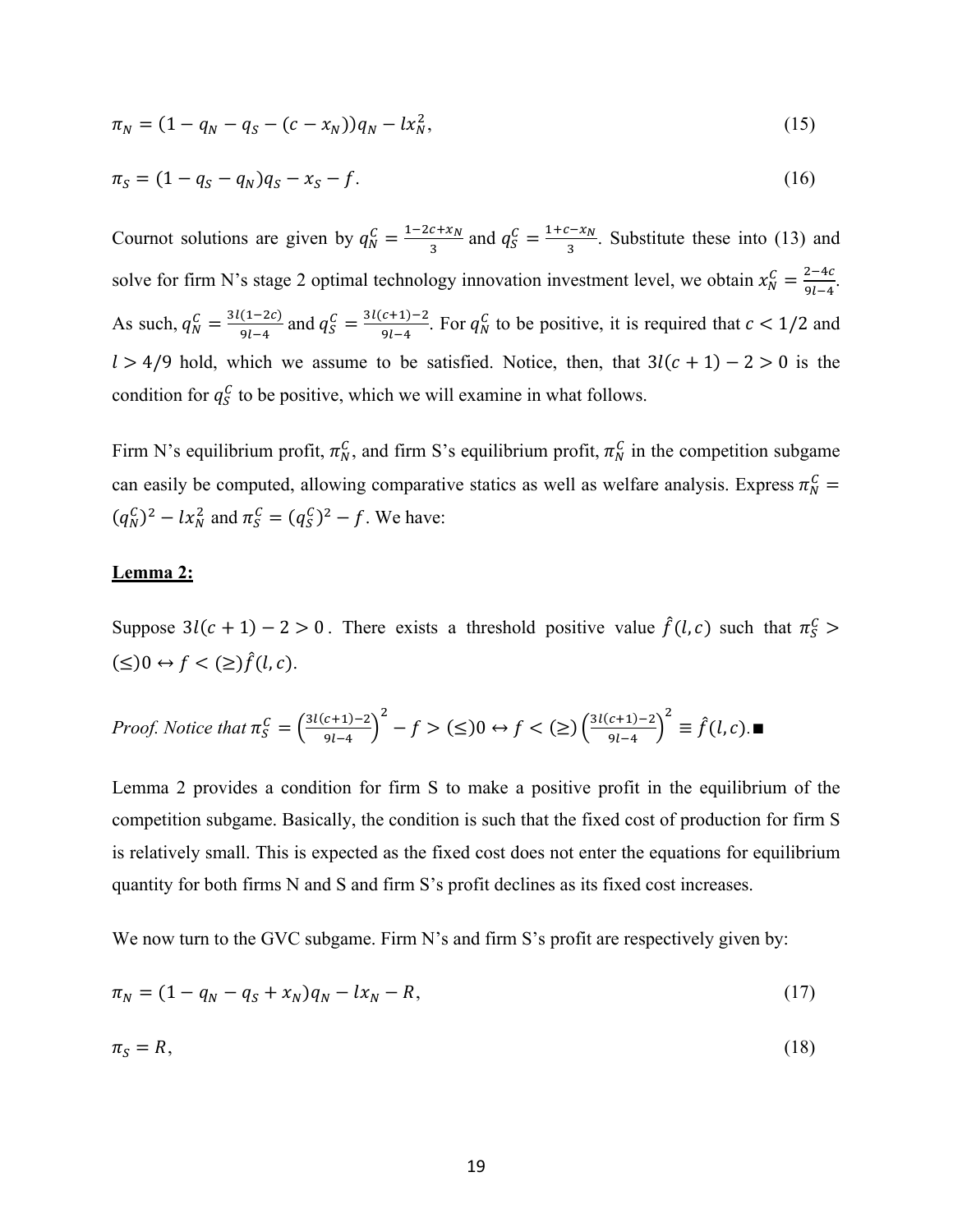where  $R$  is the lumpsum payment made by firm N to firm S. For the GVC arrangement to arise as an equilibrium outcome, the following conditions must be concurrently satisfied:

$$
R \ge \pi_S^C \ge 0,\tag{19}
$$

$$
\pi_N^{GVC} - R \ge \pi_N^C. \tag{20}
$$

If conditions (19) and (20) are not satisfied at the same time, the equilibrium of the game is a competition equilibrium in which firms N and S compete in the global market. To simplify the discussion, we make a tie-breaking assumption that whenever  $q_S^C = 0, R = 0$  holds and firm N chooses GVC over competition.

Cournot solutions for the GVC subgame is given by  $q_N^{GVC} = \frac{1+x_N}{2}$ , which yields stage-2 optimal technology investment level by firm N,  $x_N^{GVC} = \frac{1}{4l-1}$ . This allows us to compute firm N's equilibrium profit,  $\pi_N^{GVC}$ , as well as firm S's equilibrium profit,  $\pi_N^{GVC}$ .

#### **Proposition 6:**

Suppose  $3l(c + 1) - 2 > 0$ . In the equilibrium of the competition subgame with innovation,  $\partial \pi_N^C$ / ∂c < 0,  $\partial \pi_S^C$ / ∂c > 0,  $\partial x_N^C$ / ∂c < 0,  $\partial \pi_N^C$ / ∂f = 0,  $\partial \pi_S^C$ / ∂f = 0,  $\partial \pi_N^C$ / ∂l < 0,  $\frac{\partial \pi S}{\partial s}$  /  $\frac{\partial l}{\partial s} > 0$ , and  $\frac{\partial x_N^C}{\partial l}$  /  $\frac{\partial l}{\partial s} < 0$  hold.

# *Proof: The proof follows from equilibrium outcomes presented above.* ∎

Proposition 6 provides comparative statics results in equilibrium. It says that firm N's profitability decreases if the production cost advantage of the South increases. Firm S, however, benefits if such cost difference rises. These are expected results, which are also in line with the Cournot oligopoly literature. Similarly, since firm S incurs a fixed cost of production but not firm N, it follows that a higher fixed cost facing firm S reduces its profitability while having no effects on firm N's performance (as well as firm N's technological innovation level).

Interestingly results from Proposition 6 are those concerning firm N' technological innovation level following a change in either the production cost advantage of the South or the technology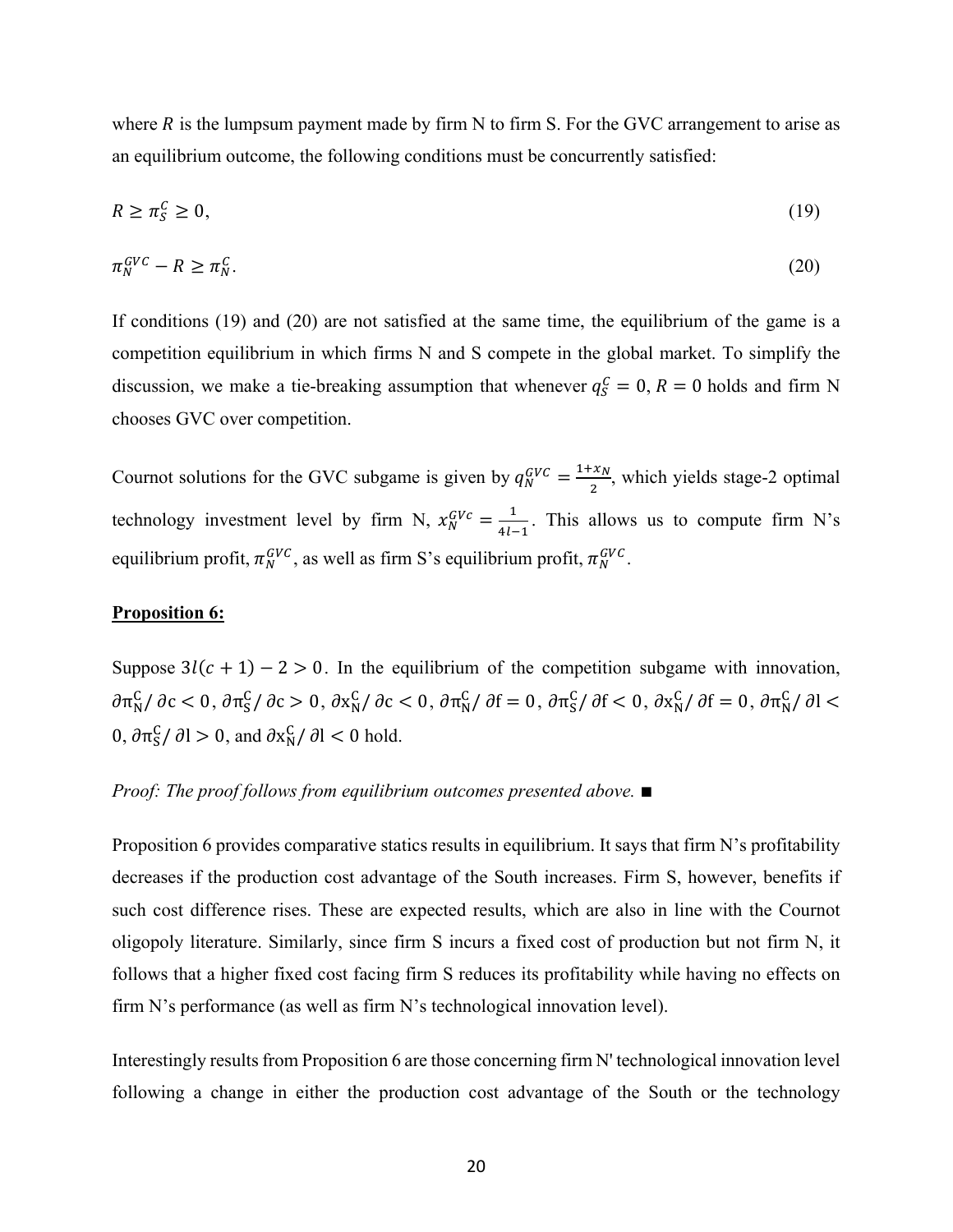innovation efficiency parameter, as well as how both firms' profitability is impacted by the technology innovation efficiency level. Specifically, firm N reduces its investment in technology if the technology innovation efficiency parameter increases. The increase in  $l$  hurts firm N by reducing its competitiveness (i.e., raising the effective marginal cost) but benefits firm S. This result can be explained as follows. A higher level of technological inefficiency increases the marginal cost of production for firm N, all else equal, so that it will need to cut down its technology innovation level to maintain its performance. Then, a higher level of technology inefficiency hurts firm N and benefits firm S in equilibrium.

#### **Proposition 7:**

In the equilibrium of the game with innovation:

(i) Suppose  $3l(c + 1) - 2 > 0$  and  $f < \hat{f}(l, c)$ . Then,  $\pi_N^{GVC} > \pi_N^C$  holds.

(ii) Suppose  $3l(c + 1) - 2 \leq 0$  or  $f \geq \hat{f}(l, c)$ . Then, there exists a threshold value  $\bar{f}(l, c)$  such that  $\pi_N^{GVC} > \pi_N^C$  if and only if  $f < \bar{f}(l,c)$  and  $\pi_N^{GVC} \leq \pi_N^C$  holds otherwise, where  $\bar{f}(l,c)$  $\hat{f}(l, c)$  holds in a range of parameterizations.

*Proof: Proposition 7(i) follows from the above. Proposition 7(ii) follows from comparing the merged firm's profit under GVC with firm N's monopoly profit (when firm S does not emerge). Then,* routine calculations yield  $\bar{f}(l,c) = \frac{l c(2-c)}{4l-1}$ , so that  $\bar{f}(l,c) - \hat{f}(l,c) =$  $\frac{d(117l^2 - 81l + 16)c^2 - 2l(45l^2 - 39l + 10)c + 36l^3 - 57l^2 + 28l - 4}{(4l - 1)(9l - 4)^2}$ , which is quadratic in *c* for any given level of l

*(see Figures 4 and 5 below) so that this difference is positive for sufficiently large .* ∎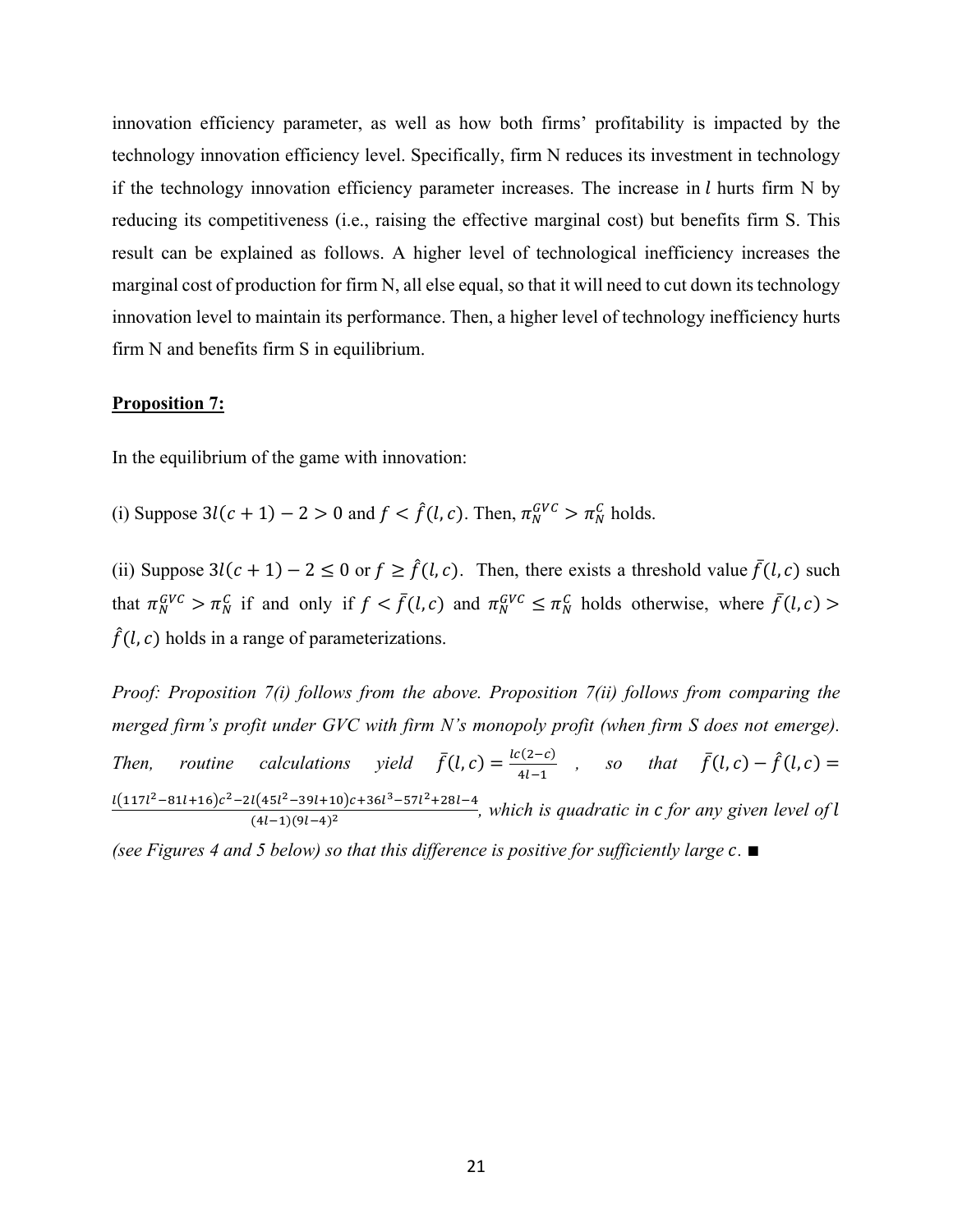

Figure 4:  $\bar{f}(l, c) - \hat{f}(l, c)$ .



Figure 5:  $\bar{f}(l, c) - \hat{f}(l, c)$  when  $l = 0.5$ .

Proposition 7 tells us that, the interplay between the marginal cost difference,  $c$  (which is firm S's marginal cost advantage), fixed cost of setting up a new production in the South,  $f$ , and firm N's technological innovation efficiency play a crucial role in driving the behaviour of firms N and S with regard to whether or not to set up their own production facility or to serve the market via participating in the GVC (managed by firm N). Specifically, in the case in which firm S produces a positive output (and makes a positive profit) under competition - which happens when its marginal cost advantage is relatively large and its fixed cost is relatively small - an equilibrium switch from competition to GVC would enhance firm N's performance as Proposition 7(i) informs us. The reason behind this finding is as follows. Under the GVC, firms N and S effectively combine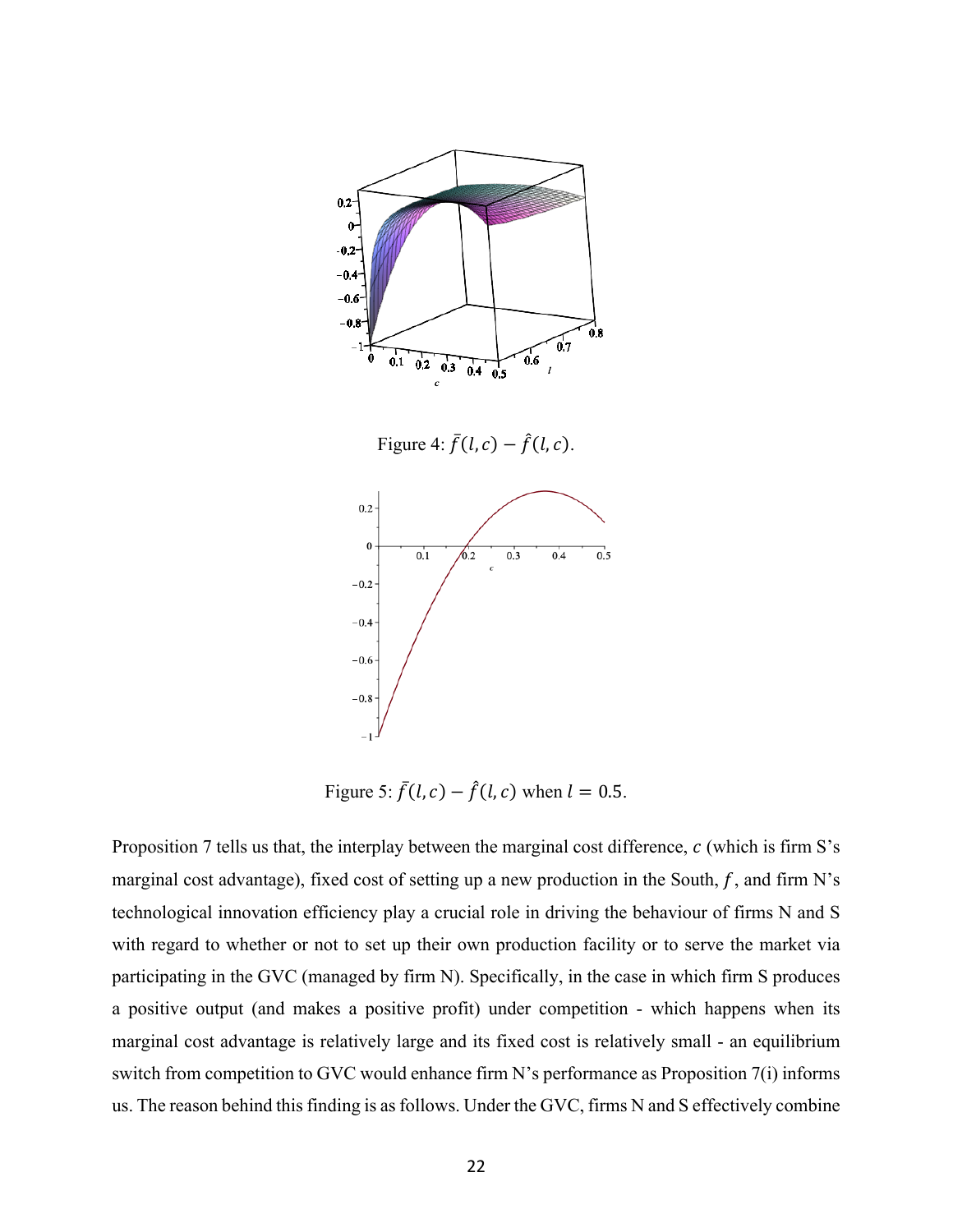their best expertise: firm S's low marginal cost and firm N's technological capability. More importantly, when both firms share same brand, design and distribution and retail network, the economies of scale rise sharply. In turn, the merged firm, run by firm N, will become a monopolist in the marketplace and as such it makes a larger profit comparing to the combined profits of the two firms under competition. To enable the GVC arrangement, then, firm N needs to transfer the rent to firm S such that the amount is not less than firm S's profit under competition.<sup>11</sup>

Let us turn to Proposition 7(ii). In this case, firm S's production cost advantage (marginal cost or fixed cost) is insufficient so that it would end up making a loss under competition unless it reduces its output to zero. Then, from firm N's perspective, it can serve the market as a monopolist under competition. The GVC arrangement will then differ to that in the presence of competition in not only c and  $l$  but also the fixed cost of setting up a new production in the South,  $f$ . We know that in absence of such a fixed cost, the GVC arrangement overshadows competition in the sense that firm N makes a larger profit under GVC in the equilibrium. However, the inclusion of the fixed cost may change this conclusion. If such fixed cost is rather large, firm N might as well make a negative profit after even the modest royalty payment to firm S (which is assumed to be at the minimum possible level, 0, in this case). Hence, the GVC will arise as an equilibrium outcome if and only if such fixed cost is less than a threshold value.

Comparing between Propositions (6) and (7) yield an important finding: for a given combination of  $c$  and  $l$ , the equilibrium outcome of the entire game will depend on the size of  $f$ , as below:

#### **Proposition 8:**

Suppose that  $\bar{f}(l, c) - \hat{f}(l, c) \ge 0$  holds. Then in the equilibrium of the game with innovation:

(i) If  $f < \hat{f}(l, c)$ , GVC will arise as an equilibrium outcome, where  $R > 0$  holds.

(ii) If  $\hat{f}(l, c) \le f < \bar{f}(l, c)$ , GVC will arise as an equilibrium outcome, where  $R = 0$  holds.

<sup>&</sup>lt;sup>11</sup> It is noted that the value of the fixed cost must not be too large for firm S to make a positive profit under competition. However, the Southern government can offer firm S a subsidy to enable firm S's production. However, this is not considered in this paper.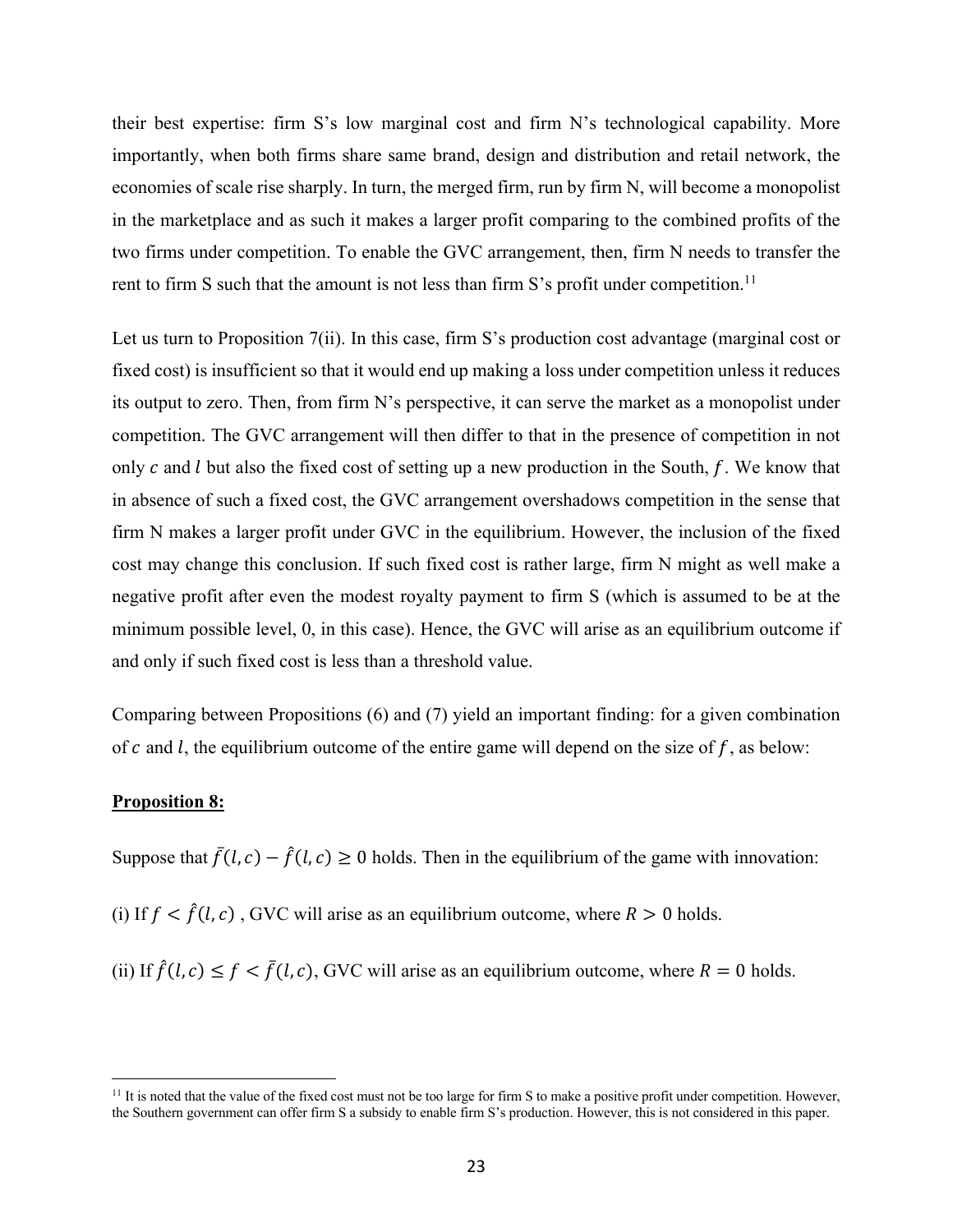(iii) If  $f \geq \overline{f}(l, c)$ , competition will arise as an equilibrium outcome, where firm S produces zero output.

*Proof: The proof follows from Lemma 2 and Proposition 7.*∎

#### **Proposition 9:**

Suppose that  $\bar{f}(l, c) - \hat{f}(l, c) < 0$  holds. Then:

(i) If  $f < \hat{f}(l, c)$ , GVC will arise as an equilibrium outcome, where  $R > 0$  holds.

(ii) If  $f \ge \hat{f}(l, c)$ , competition will arise as an equilibrium outcome, but firm S produces zero output.

#### *Proof: The proof follows from Lemma 2 and Proposition 7.*∎

Propositions 8 and 9 together highlight the roles played by fixed cost of setting up a new production for the global value chain arrangement. Generally, when such fixed cost is sufficiently large, firm N will serve the global market from the North. Neither the Southern firm can emerge as a competitor in the marketplace in this case nor the GVC arrangement becomes fruitful since firm N would make a lesser profit as compared with the case it serves the global market from the North.

When the fixed cost of production in the South is sufficiently low, however, firm S can make a strictly positive profit in the equilibrium of the competition subgame. In this case, the GVC can arise as an equilibrium outcome, since the merged firm's profit is larger than the combined profit of firms N and S under competition, so that firm S can serve as a contract supplier of firm N and both firms are better off. Importantly, firm S can earn a strictly positive royalty/lumpsum payment in this case, which is no less than the profit it would be able to make under competition.

The role of fixed costs in international production location discussion is not new (for instance, see the work by Grossman, Helpman and Szeidl, 2005). However, here, fixed costs serve as a mechanism for welfare/rent transfer between the North and the South to enable the GVC arrangement. Provided that the fixed cost of setting up a new production in the South is low, the compensation that the Northern firm needs to make to the Southern firm in its invitation for the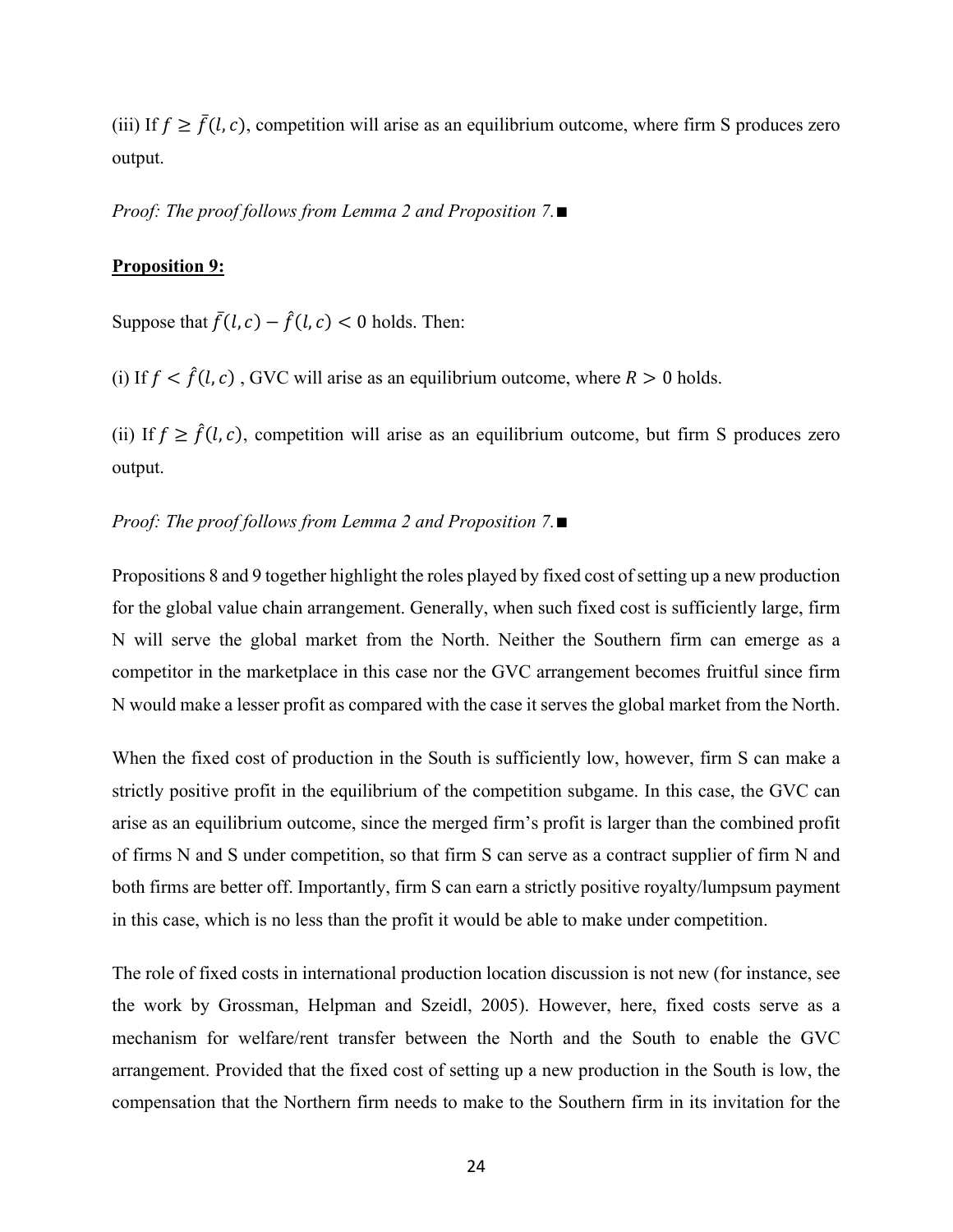latter to participate in the GVC will be large enough to avoid direct competition which may arise if such an offer is turned down by the Southern firm. This suggests that there is a case for the Southern government to play in this context to either support Southern firms to enter a new industry with foreign competition or maximize the potential rents from GVCs for their participation.

#### **5. Discussions and conclusions**

In this paper, we attempt to model value chain trade with modified Melitz model. In our model, we assume there are two countries, the North and the South, and one industry, where two kinds of tasks are needed to supply products to final consumers, manufacturing and non-manufacturing tasks. The latter consists of marketing, distribution, retailing and innovation. The North is more developed with comparative advantage in marketing and distribution as well as technology innovation than the South. The key difference between the two tasks is that physical production has location and can be relocated between the two countries, whereas the marketing, distribution and technology innovation tasks can be embodied into the physical product regardless of production locations. We assume that North firms can do global branding, when a brand is established in the North, it is automatically recognized globally. On the other hand, when a brand is established in the South, it requires additional effort, especially the setup costs associated with new production facilities for Southern firms albeit a lower marginal production cost as is usually the case. With the model structure, we have analyzed the choices of the Southern firms: manufacturing products independently and competing with Northern firms or participating in the GVCs run by Northern firms as a contract manufacturer.

Our results show that the mixture of late comer advantage in terms of marginal production cost, the level of product substitutability, the fixed (setup) cost and the Northern firms' marketing, distribution and innovative capability all play crucial roles in driving the choices by participating firms. In particular, parameterizations exist in which the Northern firm invites and subsequently the Southern firm accepts to participate the GVC run by the Northern firm. In some sense, the GVC choice is a win-win solution for Northern and Southern firms given they can combine their best expertise to serve global consumers. Then, Southern firms' low marginal production cost advantage will serve as a bargaining vehicle for these late comers to collect more rent share under the GVC arrangement.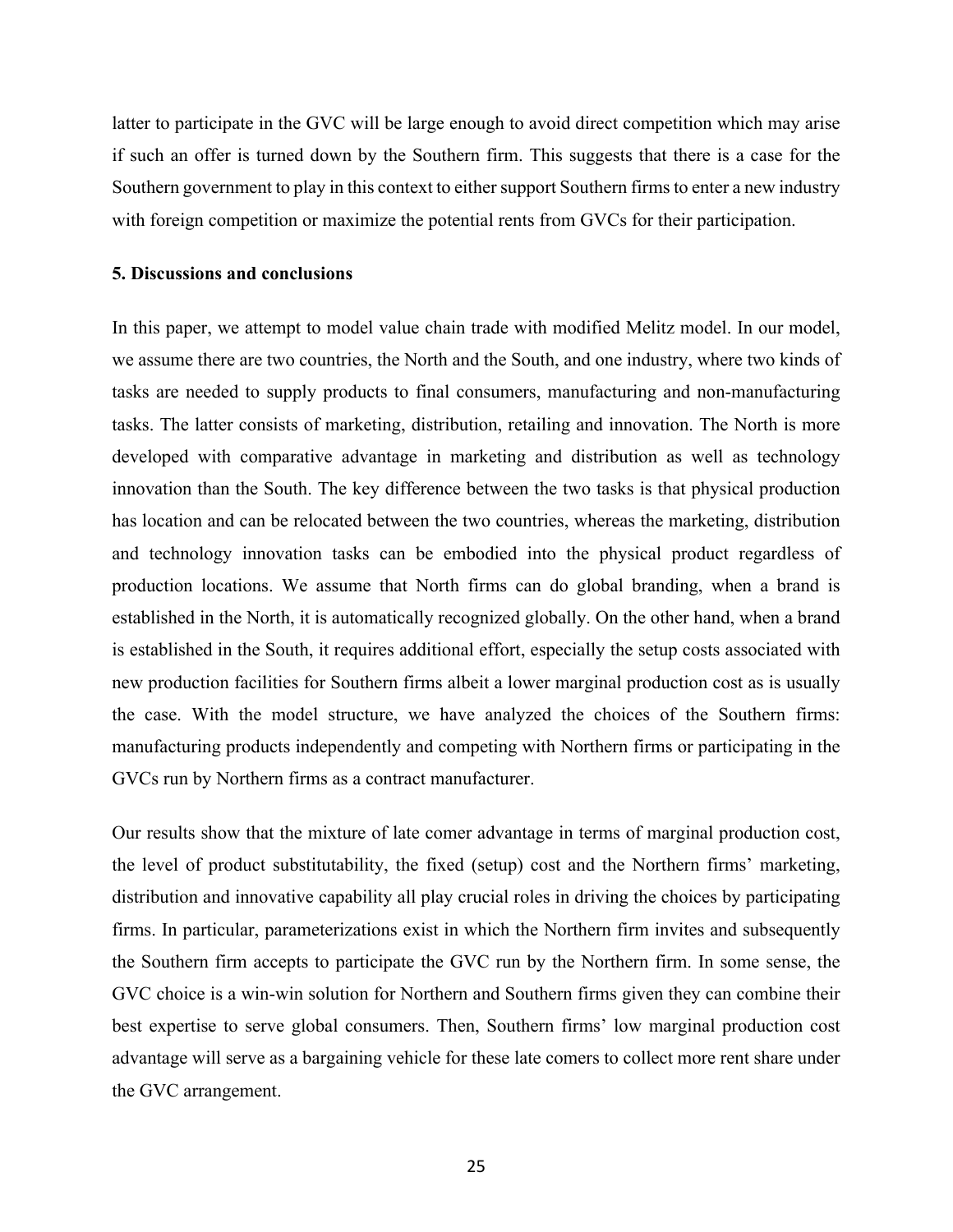The findings of the paper fit nicely in the discussions on global value chain in which a pressing issue is how Southern firms (and, to a larger extent, Southern countries) can benefit from global value chains traditionally run by Northern conglomerates. We argue that when new product development fails to be a sustainable option for Southern firms (to enter the global market), serving foreign consumers by participating in the GVC of Northern established firms as a contract manufacture can be an effective alternative, which contributes significantly to export performance of the South. Interestingly, our model and results provide an alternative theoretical explanation about the extraordinary export performance of countries that have experienced remarkable export stories in the recent decades, China and Vietnam in particular, and suggest that low productivity is not a necessary barrier for firms from developing countries to access the global market in the age of GVCs. This study makes a new contribution to the literature and improve our understanding about GVCs based modern trade, where MNCs North can be factoryless and specialize in nonmanufacturing tasks such as R&D, branding and marketing while firms from the South specialize in manufacturing and assembling ones (see Xing, 2021b, for some useful motivating examples). More importantly, findings indicate that the Southern government might have a role to play in maximizing Southern welfare in this context. In particular, it can provide a means to lower the fixed costs of setting up production facilities in the South so as to either induce the emergence of domestic industries that can compete in the international market or boost the rent payments from global conglomerates as they invite Southern firms to participate in GVCs. Experiences from successful companies in transitional economies such as China and Vietnam provide a perfect match for our theoretical results.

Being the first paper to capture GVCs in an international oligopoly setting, our model can easily be extended to include market heterogeneity as well as welfare implications at the global scale. These extensions will expand our knowledge in international trade looking from a new but quickly expanding formulation of global value chains. Due to the technical complexity, we leave these potential extensions for future research.

# **Acknowledgement**

*We thank Eric Bond, Taiji Furusawa, Jota Ishikawa, Hiroshi Mukunoki, and participants at Asia Pacific Trade Seminars (2021) and Hitotsubashi Summer Institute – International Trade and FDI (2021) for useful comments and suggestions.*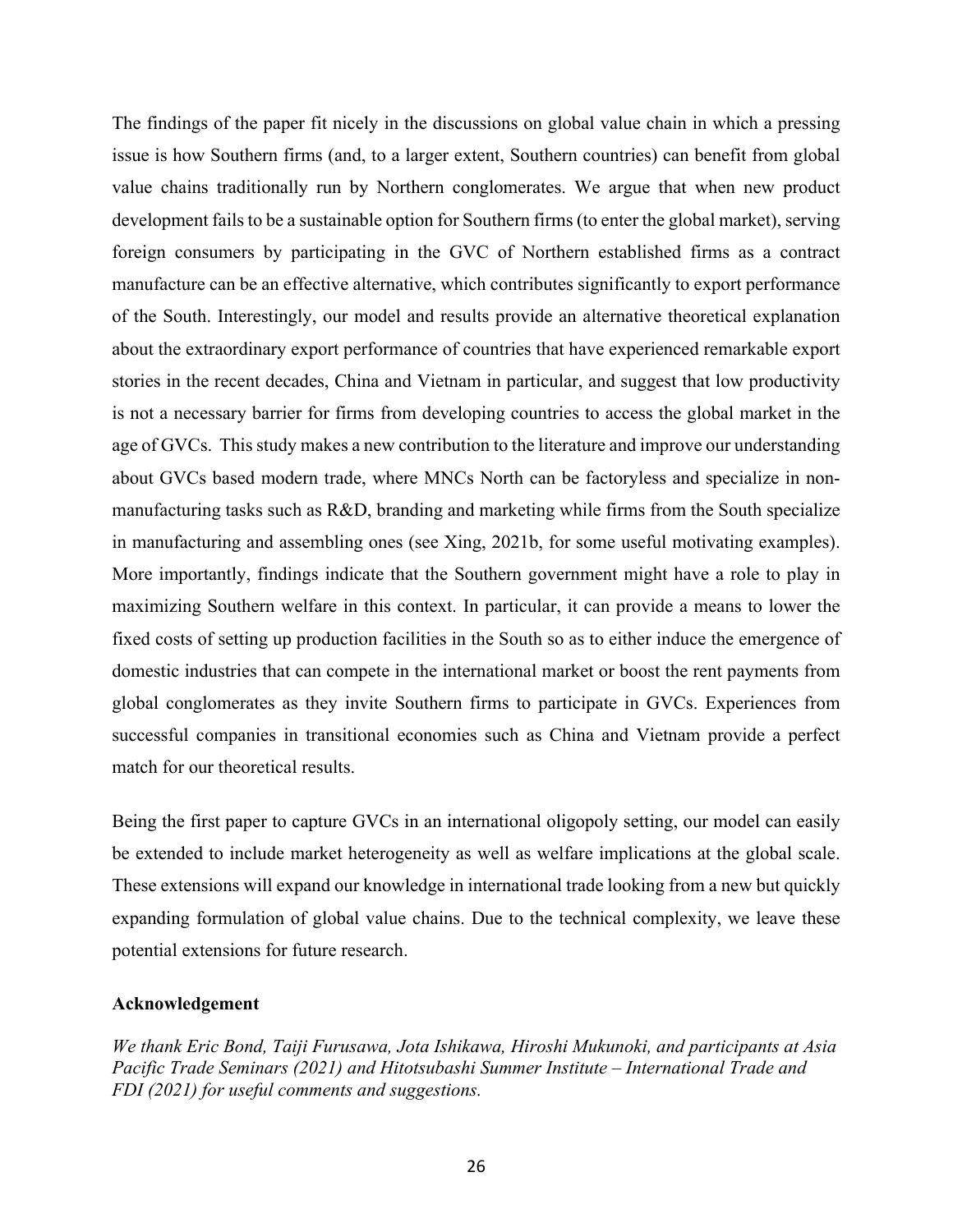#### **References**

Bernard, A. B. and Jensen, J. B. (1995), "Exports, Jobs, and Wages in US Manufacturing: 1976- 87," *Brookings Paper on Economic Activity: Microeconomics*, 67-119.

Bernard, A. B., Eaton, J., Jensen, J. B. and Kortum, S. (2003), "Plants and Productivity in International Tarde," *American Economic Review*, 93(4), 1268-1290.

Bond, E. W. and Saggi, K. (2018), "Compulsory Licensing and Patent Protection: A North-South Perspective," *Economic Journal*, 128, 1157-1179.

Chaney, T. (2008), "Distorted Gravity, Heterogeneous Firms, Market Structure, and the Geography of International Trade," *American Economic Review*, 98, 1707-1721.

Dai, M., Maitra, M and Yu, M. (2016), "Unexceptional Exporter Performance in China? The Role of Processing Trade," *Journal of Development Economics*, 123, 177-189.

Gereffi, G. (1999), "International Trade and Industrial Upgrading in the Apparel Commodity Chain," *Journal of international Economics*, 48, 37-70

Ghosh, A., Morita, H. and Nguyen, X. (2018), "Technology Spillovers, Intellectual Property Rights, and Export-Platform FDI," *Journal of Economic Behavior & Organization*, 151, 171-190.

Greenaway, D. and Kenller, R. (2004), "Exporting and Productivity in the United Kingdom," *Oxford Review of Economic Policy*, 20(3), 358-371.

Grossman G. M. and Rossi-Hansberg, E. (2008), "Trading Tasks: A Simple Theory of Offshoring," *American Economic Review*, 98(5), 1978-1997.

Grossman, G. M., Helpman, E. and Szeidl, A. (2005), "Complementarities between Outsourcing and Foreign Sourcing," *American Economic Review*, 95(2), 19-24.

Kaplinsky, R. (2004), "Spreading the Gains from Globalization: What Can Be learned from Value Chain Analysis," *Problems of Economic Transition,* 47(2), 74-115.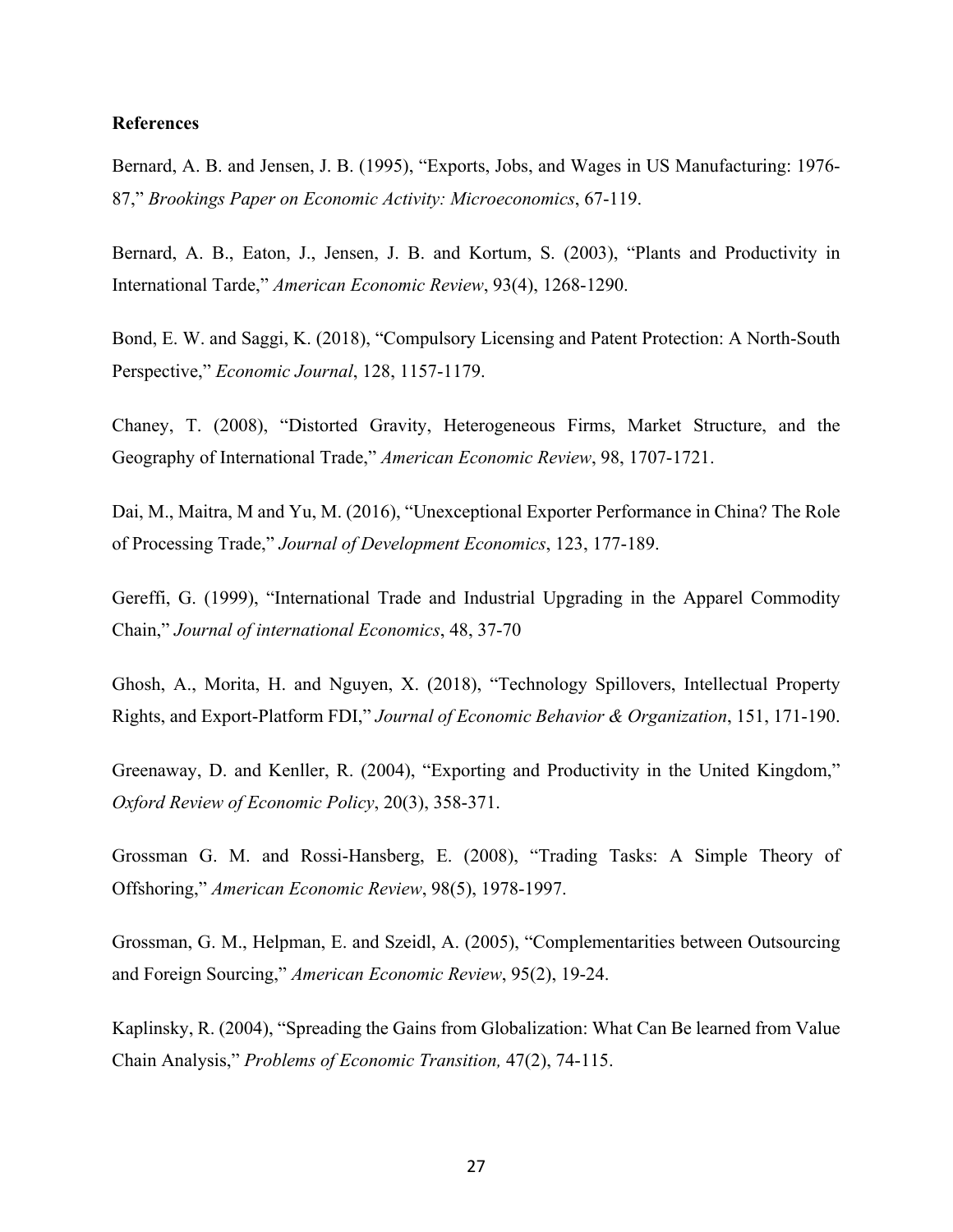Krugman, P. (1980), "Scale Economies, Product Differentiation, and the Pattern of Trade," *American Economic Review*, 70(5), 950-959.

Lu, D. (2010), "Exceptional Exporter Performance? Evidence from Chinese Manufacturing firms," University of Chicago.

Malikov, E., Zhao, S. and Kumbhakar, S. C. (2020), "Estimation of firm-level productivity in the presence of exports: evidence from China's Manufacturing," *Journal of Applied Econometrics*, 35(4), 457-480.

Melitz, M. (2003), "The Impact of Trade on Intra‐Industry Reallocations and Aggregate Industry Productivity," *Econometrica*, 71(6), 1695–1725.

Meng, B., Ye, M. and Wei, S. (2020), "Measuring Smile Curves in Global Value Chains," *Oxford Bulletin of Economics and Statistics*, 82(5), 988-1016.

Morita, H. and Nguyen, X. (2021), "FDI and Quality-Enhancing Technology Spillovers," *International Journal of Industrial Organization*, 102787.

Naghavi, A. (2007), "Strategic Intellectual Property Rights Policy and North-South Technology Transfer," *Review of World Economics*, 143, 55-78.

Nielsen, (2014), *The State of Private Label around the World*, The Nielsen Company.

Nielsen, (2018), *The Rise and Rise Again of Private,* The Nielsen Company.

Schmitz, H. (2007), "Reducing Complexity in the Industrial Policy Debate," *Development Policy Review*, 25(4), 417-428.

Xing, Y. (2016), "Global Value Chains and China's Exports to High-Income Countries," *International Economic Journal*, 30(2), 191-203.

Xing, Y. (2020), "How the iPhone Widens the US Trade deficit with China: the Case of the iPhone X," *Frontiers of Economics in China*, 15(4), 642-658.